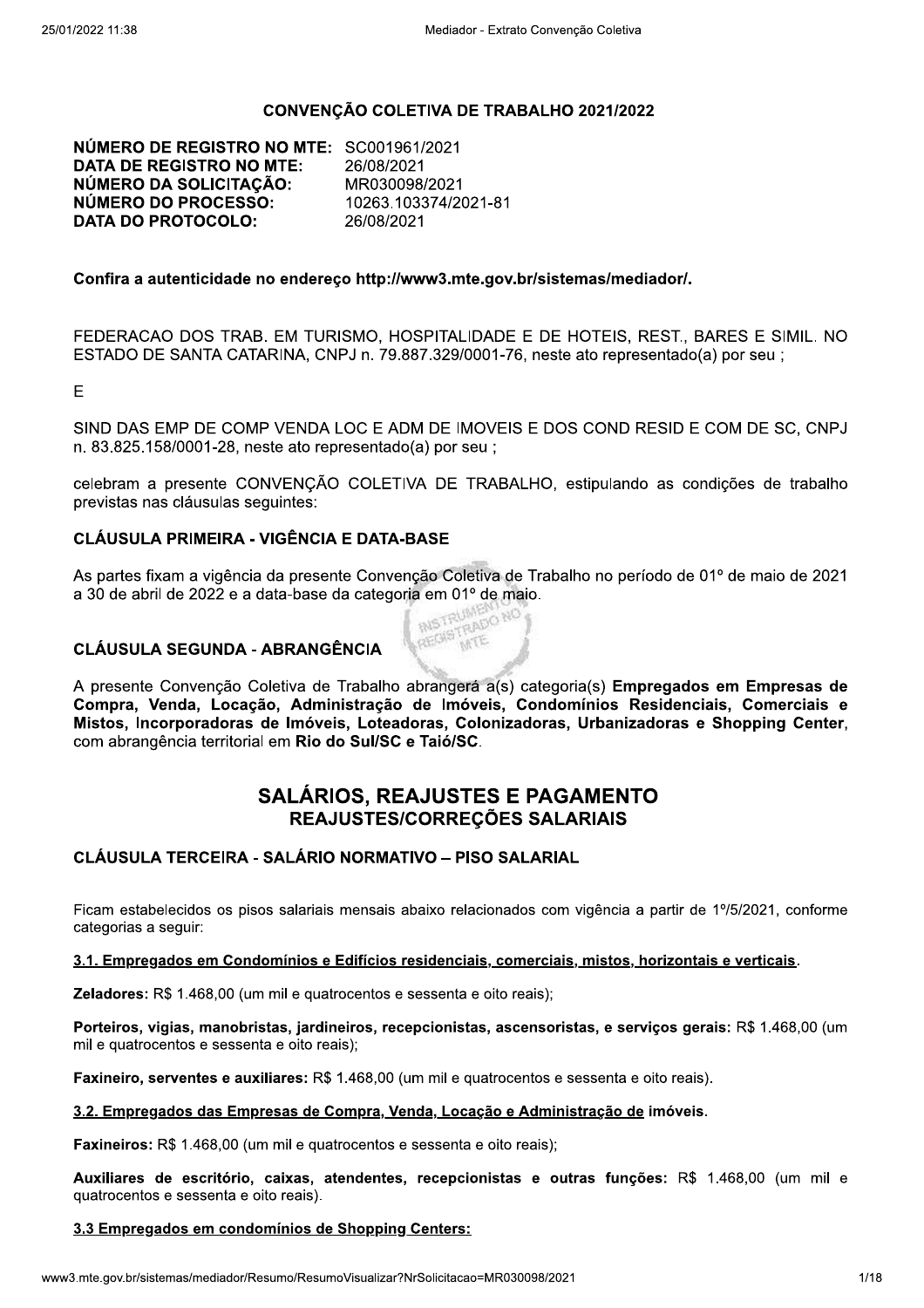**Zelador:** R\$ 1.671.00 (um mil e seiscentos e trinta reais):

Líder de limpeza: R\$ 2.075.00 (dois mil e setenta e cinco reais):

Setor de segurança: R\$ 1.698,00 (um mil e seiscentos e noventa e oito reais), mais adicional de risco de 30% (trinta por cento) sobre o piso salarial, incluído pela Lei n. 12.740/2012, cujo pagamento está condicionado aos laudos periciais.

Setor de sequrança: R\$ 1.698,00 (um mil e seiscentos e noventa e oito reais), mais adicional de risco de 30% (trinta por cento) sobre o piso salarial, incluído pela Lei n. 12.740/2012, cujo pagamento está condicionado aos laudos periciais.

Parágrafo Primeiro: Fica autorizada a contratação de trabalho a tempo parcial, nos termos do Art. 58-A da CLT.

Parágrafo Segundo Para jornadas de trabalho do parágrafo primeiro, o piso salarial da função será proporcional às horas trabalhadas, com acréscimo de 10% (dez por cento) sobre o salário-hora do piso da função. No qual já se inclui o Descanso Semanal Remunerado. Quando o trabalho é prestado em feriados oficiais, não compensados, será pago em dobro (Súmula 146 do TST).

Parágrafo Terceiro: Para os atuais empregados que acordem com os empregadores a alteração do contrato de trabalho para a referida modalidade, será mantido o salário contratual vigente não se aplicando o parágrafo primeiro do Art. 58-A da CLT.

Parágrafo Quarto: Repouso remunerado constará obrigatoriamente do comprovante de pagamento do salário, quando reflexo de pagamento de horas extras e demais valores de caráter remuneratório e não indenizatório.

Parágrafo Quinto: Empregadores e empregados poderão aiustar pagamento de ticket refeicão, prêmios e benefícios mensais e/ou anuais função de assiduidade, produtividade, zelo pelo patrimônio, horário de trabalho, etc., em função das características de cada empresa ou condomínio.

> **INSTRUMEN CARD**

#### CLÁUSULA QUARTA - CORREÇÃO SALARIAL

Os integrantes das categorias profissionais, não abrangidas pelos pisos salariais previstos na cláusula 3<sup>ª</sup>, terão uma correção salarial de 5,45% (cinco vírgula quarenta e cinco por cento) sobre os salários vigentes a partir de 1%5/2020.

Parágrafo Primeiro: Aos admitidos após maio de 2020 será concedido aumento proporcional à razão de 1/12 avos do percentual previsto no "caput", por cada mês de trabalho ou fração igual ou superior a 15 dias, ao mesmo empregador.

Parágrafo Segundo: Serão compensados os reajustes salariais antecipados, bem como os aumentos espontâneos concedidos, no período de 1º de maio de 2020 a 30 de abril de 2021, ainda que tal antecipação não esteja separada do salário nominal mensal, em verba distinta no contracheque, exceto os decorrentes de:

- a) Promoção por antiquidade ou merecimento;
- b) Novo cargo ou função;
- c) Equiparação salarial determinada por sentença transitada em julgado;
- d) Implemento de idade:
- e) Término de aprendizagem.

## **PAGAMENTO DE SALÁRIO – FORMAS E PRAZOS**

### **CLÁUSULA QUINTA - MORAS SALARIAIS**

O pagamento das remunerações devidas ao empregado, a qualquer título, deverá ser efetuado até o quinto dia útil do mês subsequente ao vencimento, em horário de serviço.

Parágrafo Primeiro - Em caso de mora no cumprimento da obrigação salarial, o empregador pagará a multa pecuniária no valor correspondente a um dia do valor do salário base, por cada dia de atraso, valor este reversível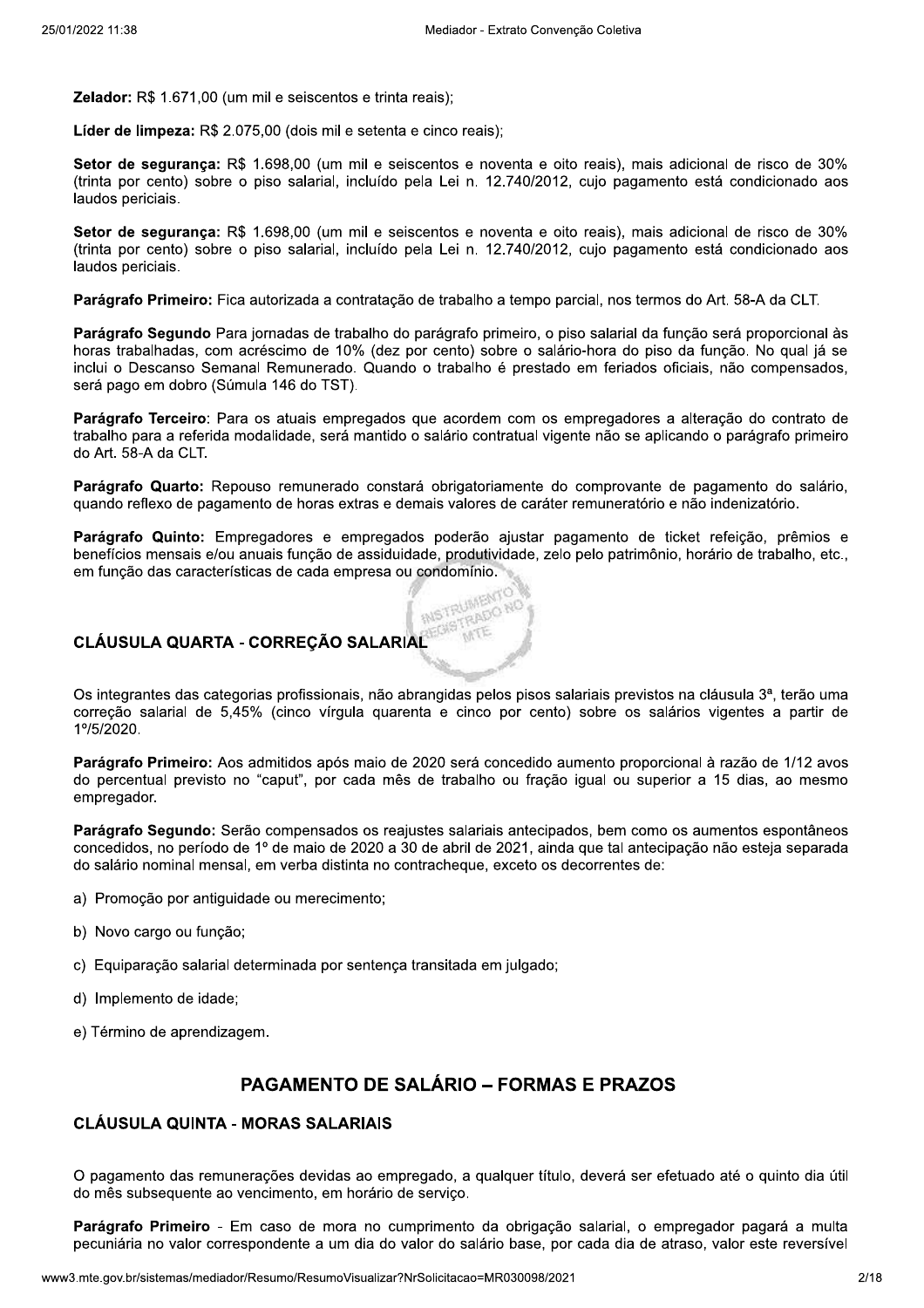ao empregado prejudicado.

Parágrafo Segundo: Excetuando o primeiro dia útil previsto no caput desta cláusula, quando o empregador utilizar cheque ou depósito em conta corrente, deverá liberar o empregado no dia do pagamento, em horário bancário, pelo período máximo de 3 (três) horas, para sacar os valores devidos. Sendo o pagamento efetuado em espécie ou cheque, o empregado deverá assinar o recibo correspondente.

## OUTRAS NORMAS REFERENTES A SALÁRIOS, REAJUSTES, PAGAMENTOS E **CRITÉRIOS PARA CÁLCULO**

#### **CLÁUSULA SEXTA - DISCRIMINATIVO DE PAGAMENTO**

O empregador fornecerá obrigatoriamente, aos seus empregados, comprovante dos pagamentos dos salários, contendo, além da identificação da empresa ou condomínio, discriminação de todas as verbas pagas e descontos efetuados, bem como valores recolhidos à conta vinculada do FGTS, independente da modalidade do pagamento.

#### **CLÁUSULA SÉTIMA - RENEGOCIAÇÃO**

No caso de mudanças na política econômica e/ou salarial por parte do Governo Federal que causem alterações nas cláusulas do presente termo, as partes reunir-se-ão para o estudo de eventuais renegociações.

#### **CLÁUSULA OITAVA - QUINQUÊNIO**

A cada período de 5 (cinco) anos de trabalho ininterruptos na mesma empresa ou condomínio, contados da sua admissão, o empregado terá direito ao recebimento de um adicional mensal em percentual acumulável de 5% (cinco por cento) sobre seu salário base mensal, valor este que deverá participar das médias e horas extras.

## **GRATIFICAÇÕES, ADICIONAIS, AUXÍLIOS E OUTROS OUTROS ADICIONAIS**

### **CLÁUSULA NONA - QUEBRA DE CAIXA**

Os empregadores remunerarão os empregados que exercerem a função de caixa com um prêmio mensal equivalente a 10% (dez por cento) do salário base, a título de quebra de caixa, ficando o empregado responsável pelas diferenças que ocorrerem.

Parágrafo Primeiro: Para fins de imputação da responsabilidade do empregado, mencionada no caput do presente, a conferência de caixa, deverá ser realizada na sua presença, dentro de seu turno de trabalho e com testemunhas.

Parágrafo Segundo: Não haverá desconto, na remuneração do empregado, de importâncias correspondentes a cheques sem fundos recebidos, desde que cumpridas às normas regulamentares previamente estabelecidas pelo empregador, por escrito.

## **PRÊMIOS**

#### **CLÁUSULA DÉCIMA - PRÊMIO**

A partir do vigésimo quarto mês da contratação, no mês de aniversário do trabalhador, o mesmo terá direito a receber uma bonificação de 5% (cinco por cento) de seu salário base. O empregador ficará desobrigado da referida bonificação se no período dos últimos 12 meses houver falta injustificada, suspensão ou afastamento superior a 6 meses, exceto nos casos de acidente de trabalho.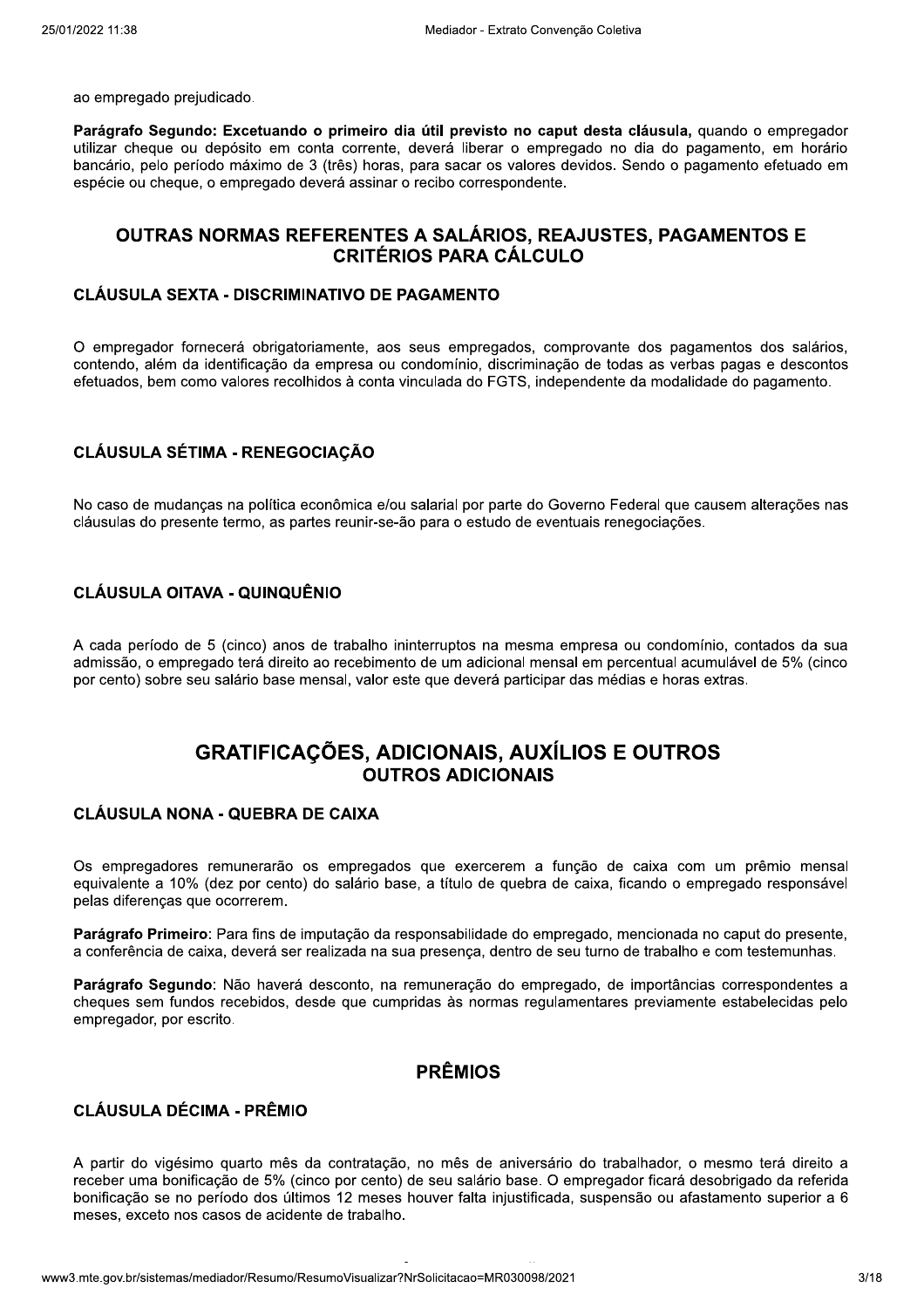# **AUXÍLIO HABITAÇÃO**

# **CLÁUSULA DÉCIMA PRIMEIRA - SALÁRIO HABITACÃO**

Fica assegurado ao empregado residente em dependências do empregador, qualquer que seja sua função, a percepção do salário habitação, correspondente a 24% (vinte e quatro por cento) do salário base.

Parágrafo Primeiro: Para os empregados que tiverem direito ao salário habitação, deverá este constar destacadamente na folha de pagamento e respectivo recibo de salário, tanto na coluna de crédito, quanto na coluna de débito, ficando certo, que, tanto o salário nominal quanto o salário habitação, servirão de base para os descontos e recolhimentos dos encargos sociais.

Parágrafo Segundo: O salário habitação será lançado somente a crédito, sobre aviso prévio quando indenizado, para cálculos de férias vencidas e proporcionais. Havendo desocupação do imóvel no decorrer do ano, os reflexos serão pagos proporcionalmente aos meses da ocupação do imóvel.

Parágrafo Terceiro: A desocupação da dependência do empregador em que reside o empregado, no caso de rescisão contratual, deverá se dar até o décimo dia útil, (não incluído o sábado como dia útil), após o pagamento das verbas rescisórias.

Parágrafo Quarto: O empregado que deixar de cumprir o prazo da desocupação da dependência do empregador em que residir, será multado com a importância equivalente a 1/30 (um trinta avos) do salário que vinha percebendo do empregador, por dia que permanecer no imóvel. O valor acima quando cobrado reverterá para o empregador prejudicado.

Parágrafo Quinto: "Penalidades para herdeiros" Fica estipulado o prazo de 10 dias úteis do recebimento das verbas rescisórias, ou consignação da rescisão judicialmente, para herdeiros, sem vínculo empregatício, de fazer a entrega das chaves do imóvel cedido para habitação do funcionário falecido. Ao término desse prazo inicia-se uma multa equivalente a 1/30 (um trinta avos) diários do salário daquele que foi beneficiado, até a desocupação do imóvel em que reside, sendo a mesma revertida à empresa prejudicada, (empregador).

Parágrafo Sexto: Para empregados residentes em dependências do empregador, que residirem há um ano ou mais, quando o afastamento do serviço, por suspensão ou interrupção do contrato do trabalho for superior a 180 (Cento e oitenta) dias corridos, decorrido 60 (sessenta) dias, a contar do primeiro dia de seu afastamento, o empregador poderá requerer a residência para o seu substituto até o seu retorno. O empregador deverá formalizar por escrito o pedido do apartamento, dando um prazo ao empregado de no mínimo 30 (trinta) dias, contados a partir da entrega do pedido. E para residentes a menos de um ano, que tiver afastamento superior a 180 (cento e oitenta) dias corridos, o empregador poderá solicitar o apartamento logo que tiver conhecimento do benefício, devendo formalizar por escrito o pedido do apartamento, dando um prazo ao empregado de no mínimo 30 (trinta) dias para a desocupação até o seu retorno.

Parágrafo Sétimo: O empregado que reside em dependência do empregador, não poderá permitir que dependentes seus, não funcionários do condomínio, prestem servicos de qualquer natureza ao mesmo, a qualquer pretexto, sujeitando-se no caso de desobediência a essa cláusula à dispensa por justa causa.

Parágrafo Oitavo: A moradia cedida pelo empregador ao funcionário durante o contrato de trabalho destina-se exclusivamente ao uso do mesmo, seu cônjuge, companheira (o) e filhos declarados no ato da admissão e os que advirem posteriormente da relação conjugal.

Parágrafo Nono: No caso do apartamento destinado a residência do empregado possuir medidores individuais para o consumo de energia, gás e água, o mesmo pagará o consumo excedente à 150 KW/mês, para a energia, 6,00m3, para o gás e 10,00 m3, para água, mediante desconto em folha

Parágrafo Décimo: a taxa de lixo das áreas comuns do prédio será de responsabilidade do condomínio.

## **AUXÍLIO TRANSPORTE**

# **CLÁUSULA DÉCIMA SEGUNDA - VALE TRANSPORTE**

Os empregadores ficam obrigados à concessão do vale transporte, na forma da Lei n. 7.418 de 1985.

## **SEGURO DE VIDA**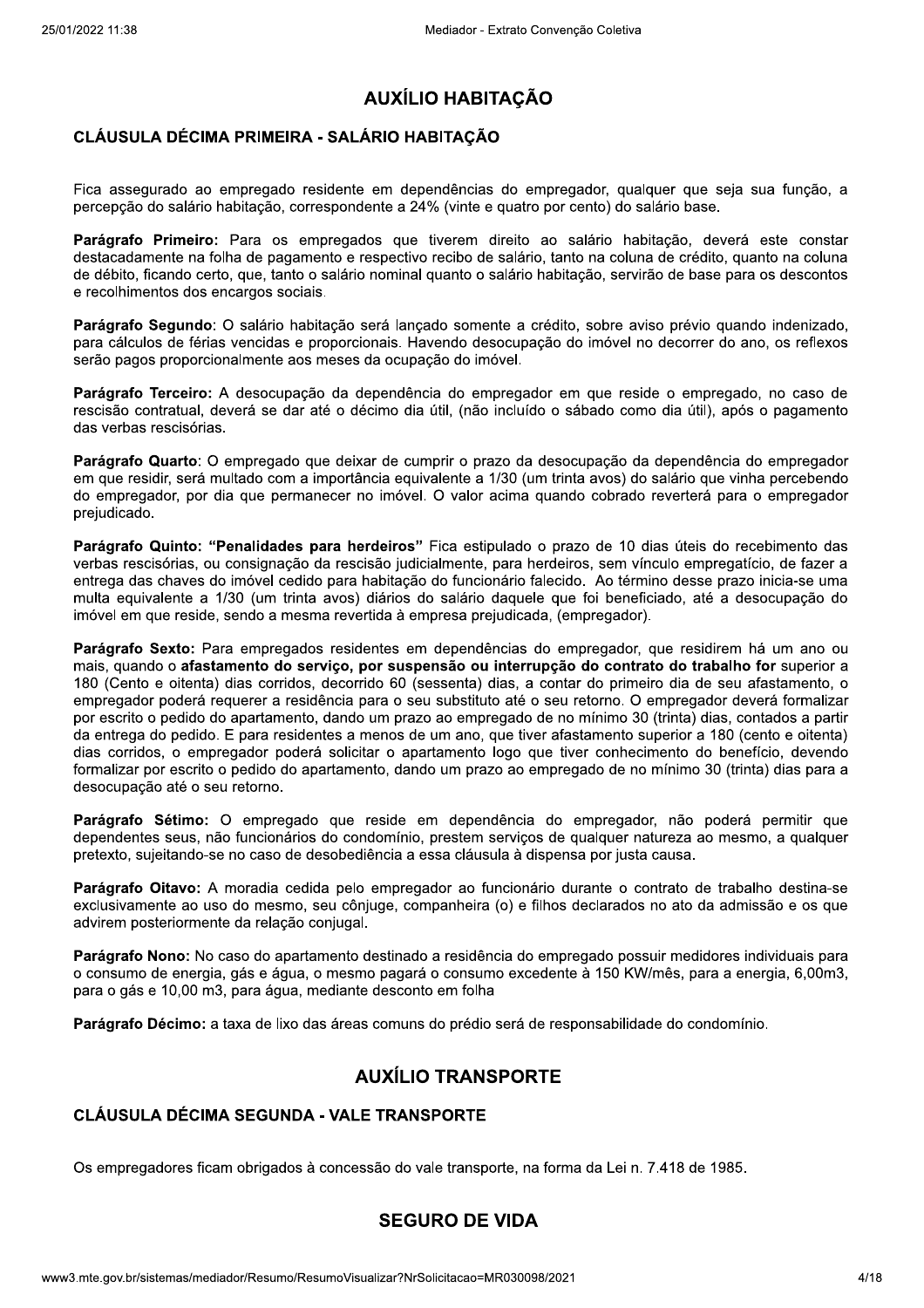### **CLÁUSULA DÉCIMA TERCEIRA - SEGURO DE VIDA**

A partir do registro da presente CCT, os empregadores ficam obrigados contratar seguro de vida para seus funcionários nos sequintes termos:

| Evento      | Morte do  | Invalidez     | Pagamento    | <b>Invalidez</b> | <b>Auxilio</b> |
|-------------|-----------|---------------|--------------|------------------|----------------|
|             | titular   | permanente    | antecipado   | funcional        | funeral        |
|             |           | por acidente  | especial por | permanente       |                |
|             |           | (total ou     | consequência | por doença       |                |
|             |           | parcial) do   | de doença    | do titular       |                |
|             |           | titular (IPA) | profissional | (IFPD)           |                |
|             |           |               | (PAED)       |                  |                |
| Limite de   | 100%      | Até 100%      | 100%         | 100%             | 100%           |
| indenização |           |               |              |                  |                |
| Valor da    | Até       | Até           | Até          | Até              | Até            |
| indenização | 35.000,00 |               |              |                  |                |
|             |           | 35.000,00     | 35.000,00,   | 35.000,00        | 3.000,00       |

a) O valor segurado de indenização será de R\$ 15.000,00, para os empregados com até dois (2) anos de contratação; R\$ 25.000,00 para os contratados entre dois (2) e quatro (4) anos; e de R\$ 35.000,00 os empregados com mais de quatro (4) anos de contratação;

b) Os empregadores que contratarem empregados novos terão o prazo de guinze (15) dias da admissão para incluílos nas apólices;

c) O empregador responderá pela indenização especificada se não realizar o seguro conforme a mesma;

d) O seguro será contratado para os funcionários em plena atividade laboral em apólice distinta do da edificação;

e) Os empregadores estarão liberados da contratação do seguro guando incidirem as restrições imposta pela SUSEP, inclusive limitação de idade, suspensão ou interrupção do contrato de trabalho etc.:

f) Quando o empregador, por motivos legais, estiver impossibilitado de contratar o referido seguro, deverá comunicar o empregado formalmente da situação. Ciente o empregado, o mesmo terá o prazo de 15 dias para contratar o seguro na forma e valores estipulados no caput, em seu nome, e apresentar a apólice ao empregador que deverá ressarcir o valor do prêmio;

g) As coberturas IFPD e PAED são consideradas antecipação da cobertura básica para morte. No caso de IFPD e PAED para efeito de indenização será considerada a cobertura que ocorrer primeiro, sendo excluída automaticamente a outra remanescente. Após o recebimento de 100% (cem por cento) desta indenização o segurado será excluído do grupo, não cabendo o direito de nenhuma outra indenização futura; e

h) A contratação de invalidez permanente por acidente (IPA) será devida somente na renovação dos contratos que vencerem após 31 de julho de 2017.

# **CONTRATO DE TRABALHO - ADMISSÃO, DEMISSÃO, MODALIDADES AVISO PRÉVIO**

## CLÁUSULA DÉCIMA QUARTA - DISPENSA DO AVISO PRÉVIO

Quando o aviso prévio partir do empregado, o aviso será de 30 (trinta) dias e o empregado terá a opção de dispensa do mesmo, desde que comunique ao empregador com antecedência mínima de 10 (dez) dias da data de saída, ficando neste caso o pagamento do aviso devido somente com relação aos dias trabalhados durante o mesmo Se não houver a comunicação ou o trabalho efetivo nesses 10 dias, seja falta ou apresentação de atestados, o empregador poderá descontar os dias de falta e o período não cumprido do aviso, do saldo 30 dias. Quando partir do empregador, o empregado poderá pedir dispensa de imediato, atendida as demais exigências legais, pagando-se tão somente os dias trabalhados.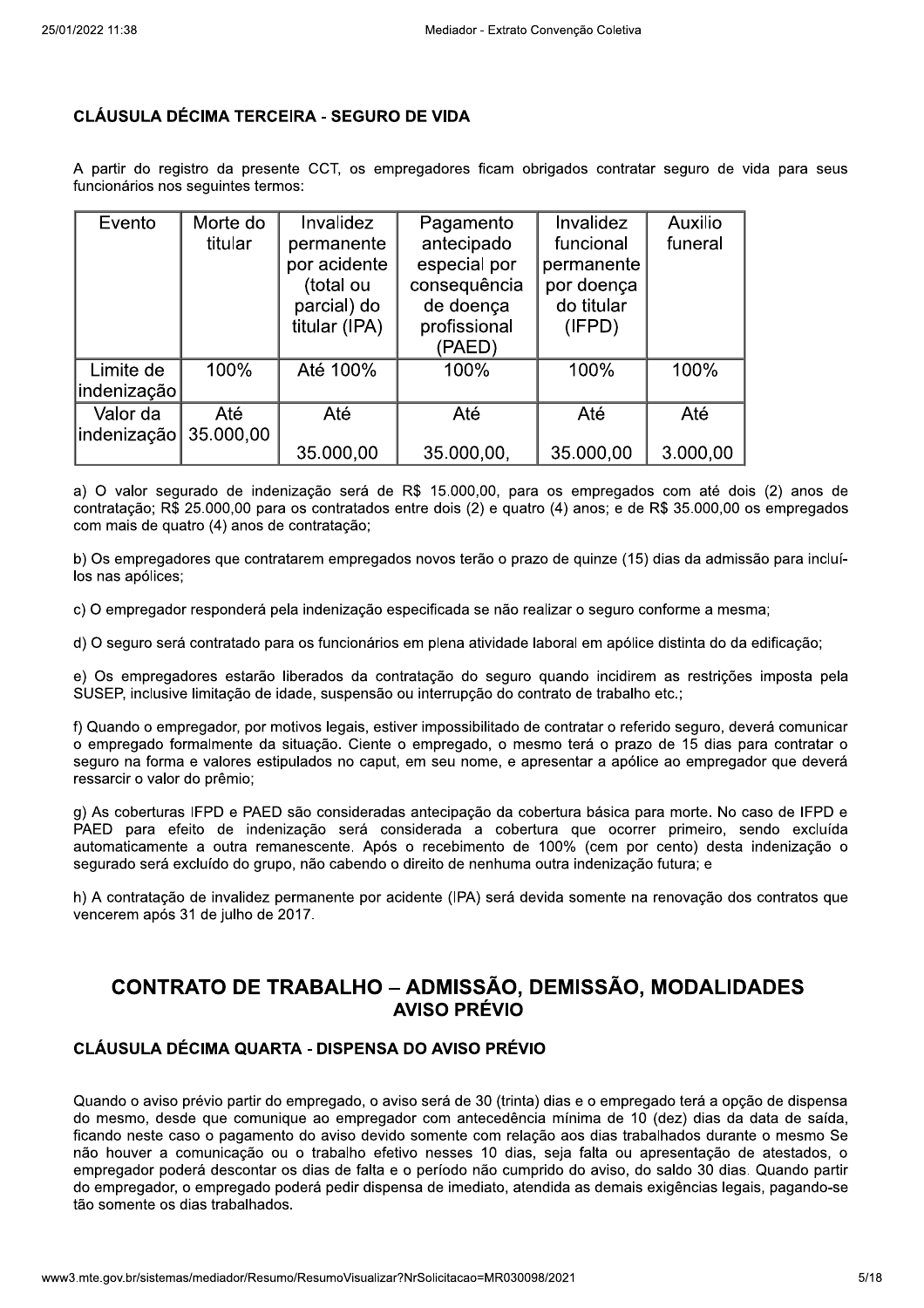Parágrafo Primeiro: O empregado que optar pela dispensa do aviso prévio acima, deverá comunicar a empresa, e a mesma formalizar através de documento, a data do pedido da dispensa, podendo ser anotado no próprio aviso com protocolo para o empregado e empregador.

Parágrafo Segundo: Em se tratando de aviso prévio concedido pelo empregado ou pelo empregador, qualquer que seja a forma do mesmo, ambos deverão fazer constar o dia e a hora da entrega do recebimento do mesmo. Deverão também constar horário e local em que será efetuada a homologação de rescisão de contrato de trabalho.

Parágrafo Terceiro: Para que surtam os efeitos legais na cláusula acima, o prazo do aviso prévio se inicia no dia imediatamente posterior ao da comunicação do mesmo.

Parágrafo Quarto: Independentemente da causa, fica facultado ao empregador efetuar o pagamento das verbas rescisórias em até 10 (dez) dias após o prazo estabelecido já pactuado para o termino do aviso prévio integral.

Parágrafo Quinto: Para os empregados residentes em dependência do empregador, quando da presenca do aviso prévio, ficarão os mesmos dispensados do seu cumprimento a partir da entrega das chaves do imóvel em que residirem, sem prejuízo de salário e aviso prévio, (observando o artigo 477 da CLT para a rescisão).

## OUTRAS NORMAS REFERENTES A ADMISSÃO, DEMISSÃO E MODALIDADES DE **CONTRATAÇÃO**

### CLÁUSULA DÉCIMA QUINTA - ASSISTÊNCIA SINDICAL NAS RESCISÕES CONTRATUAIS

Considerando a extinção da obrigatoriedade da assistência sindical (art. 477-A, da CLT), as rescisões de contrato de trabalho serão realizadas na forma do arts. 477, da CLT.

## **CLÁUSULA DÉCIMA SEXTA - CONTRATO DE TRABALHO**

Os empregadores poderão efetivar com seus empegados contrato de trabalho e, com anuência deles, disponibilizálos ao sindicato profissional até 30 (trinta) dias após a contratação, ou somente anotar nas carteiras profissionais a função efetivamente a ser exercida, o respectivo salário, horário de trabalho e modalidade de pagamento. Os empregadores ficam obrigados ao fornecimento do pertinente recibo contra a entrega de qualquer documento referente ao contrato laboral por parte do empregado.

# RELAÇÕES DE TRABALHO – CONDIÇÕES DE TRABALHO, NORMAS DE **PESSOAL E ESTABILIDADES** ATRIBUIÇÕES DA FUNÇÃO/DESVIO DE FUNÇÃO

### CLÁUSULA DÉCIMA SÉTIMA - ESTATUTO NORMATIVO DOS EMPREGADOS EM EDIFÍCIOS

Os empregadores e os empregados obrigam-se a adotar, respeitar e fazer cumprir as disposições contidas no estatuto normativo dos empregados de edifícios e condomínios, o qual é parte integrante da presente convenção, Anexo I.

## **NORMAS DISCIPLINARES**

## **CLÁUSULA DÉCIMA OITAVA - ATIVIDADES PARALELAS**

Fica terminantemente proibida aos funcionários de edifícios residenciais, comerciais e mistos, a intermediação em locação, compra e venda de unidade do prédio. A não obediência à presente determinação se configurará em motivo para demissão por justa causa. A prestação de serviços a terceiros, em unidades privativas, do prédio, fora do expediente, exime o empregador de qualquer ônus eventualmente decorrente desta atividade.

## **ESTABILIDADE SERVIÇO MILITAR**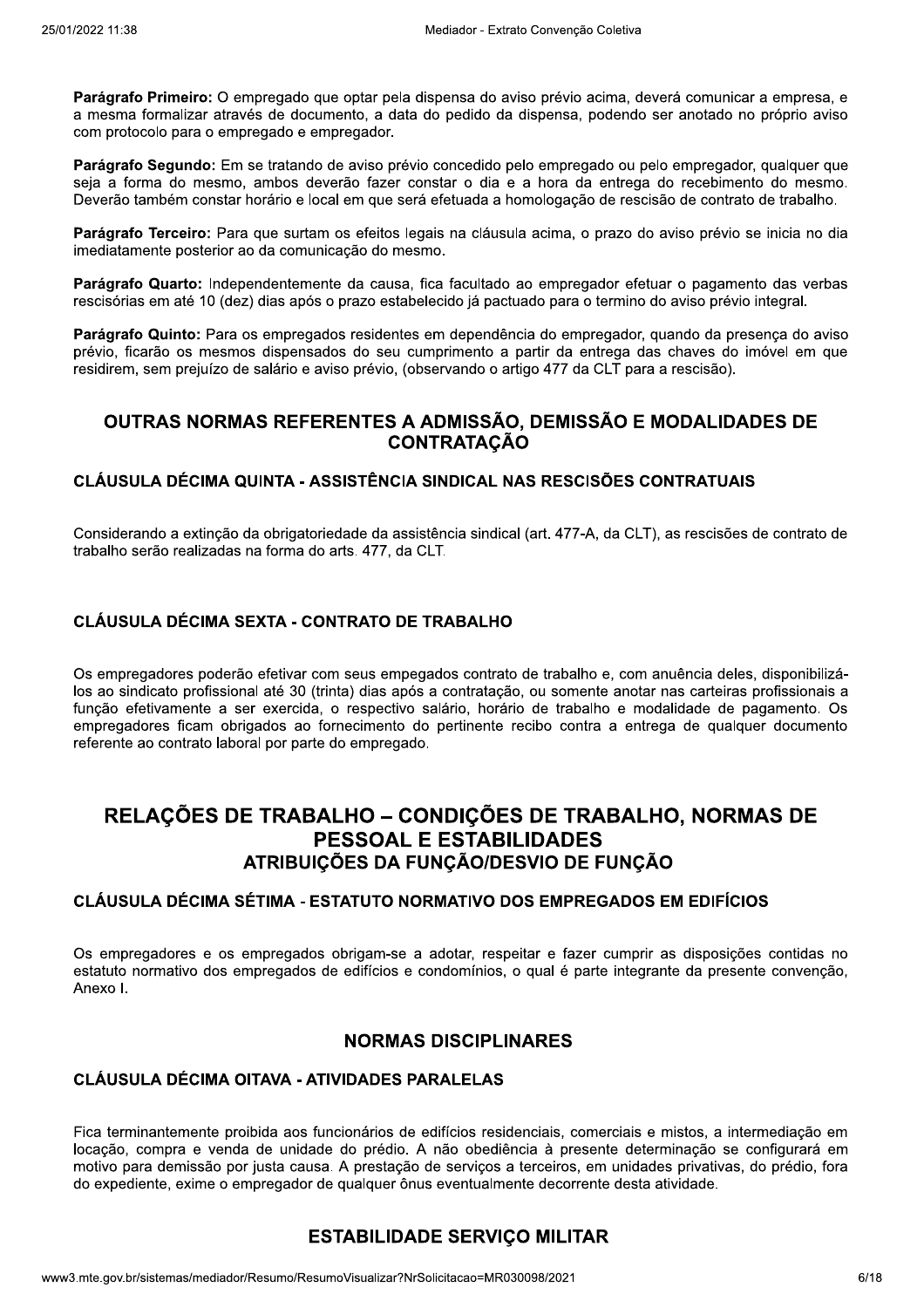#### **CLÁUSULA DÉCIMA NONA - ESTABILIDADE DO ALISTANDO**

Será garantido o emprego ao trabalhador desde o alistamento para a prestação de servicos militar obrigatório, caso não seja dispensado, até 60 (sessenta) dias após sua desincorporação, ressalvada a dispensa por motivo disciplinar.

## ESTABILIDADE ACIDENTADOS/PORTADORES DOENÇA PROFISSIONAL

#### CLÁUSULA VIGÉSIMA - ESTABILIDADE DO EMPREGADO SOB AUXÍLIO DOENÇA E ACIDENTE DO **TRABALHO**

Fica assegurada a estabilidade ao empregado com mais de 12 (doze) meses de contratação antes do afastamento, que retornar da previdência social sob auxílio doença, por 30 (trinta) dias, desde que o afastamento tenha sido superior a 30 (trinta) dias. Já o acidente de trabalho não tem carência e a estabilidade é de 1 (um) ano ao empregado que retornar do auxílio, conforme Lei n. 8.213/91, art. 118 e Súmula 378 do TST.

Parágrafo Único: O atestado médico deverá ser entregue ao empregador em até 24 (vinte e quatro) horas do fato gerador, cujo documento poderá ser encaminhado por meios digitais, entregando-se o original no dia do retorno ao trabalho.

## **ESTABILIDADE APOSENTADORIA**

#### CLÁUSULA VIGÉSIMA PRIMEIRA - ESTABILIDADE NA PRÉ-APOSENTADORIA

Fica assegurado ao empregado que mantenha contrato de trabalho com o mesmo empregador pelo prazo de 5 (cinco) anos ou mais, ininterruptos, estabilidade provisória durante os 24 (vinte e quatro) meses anteriores a implementação da carência necessária à obtenção da aposentadoria, não incluídos nesse período o prazo de aviso prévio.

Parágrafo Primeiro: O funcionário que se enquadrar dentro destes dois requisitos acima citados, terá o prazo de 30 (trinta dias) contados a partir do momento em que for questionado ou que a empresa comunicar a intenção de dispensa, para apresentar à empresa, certidão expedida pela previdência social, para que possa ter a garantia do emprego. Se o aviso for indenizado, o prazo será reduzido em 10 (dez) dias, mesmo que o funcionário ainda não tenha em mãos a certidão, deverá comunicar a empresa.

Parágrafo Segundo: A concessão prevista nesta cláusula ocorrerá uma única vez, não se aplicando na hipótese de dispensa por justa causa ou pedido de demissão.

## OUTRAS NORMAS REFERENTES A CONDIÇÕES PARA O EXERCÍCIO DO TRABALHO

### CLÁUSULA VIGÉSIMA SEGUNDA - EMPREGADO SUBSTITUTO

Enquanto perdurar a substituição, assim considerada aquela que não tenha caráter meramente eventual e valendo quando realizada por período igual ou superior a 20 (vinte) dias ininterruptos, o empregado substituto fará jus ao salário percebido pelo substituído, excluídas as vantagens de caráter pessoal. Não se caracteriza como substituição o trabalho realizado por um empregado nos períodos destinados a repouso, alimentação ou folga semanal de outro.

## **OUTRAS ESTABILIDADES**

### CLÁUSULA VIGÉSIMA TERCEIRA - LICENCA PATERNIDADE, ADOCÃO E FALECIMENTO DE **FAMILIAR**

Ficam estabelecidos, que as licenças por paternidade, adoção, e falecimento de familiar serão concedidas nos termos do art. 473, incisos II a V, da CLT, iniciando-se no dia do fato gerador Qualquer alteração da legislação mais benéfica ao empregado, seguirá a lei.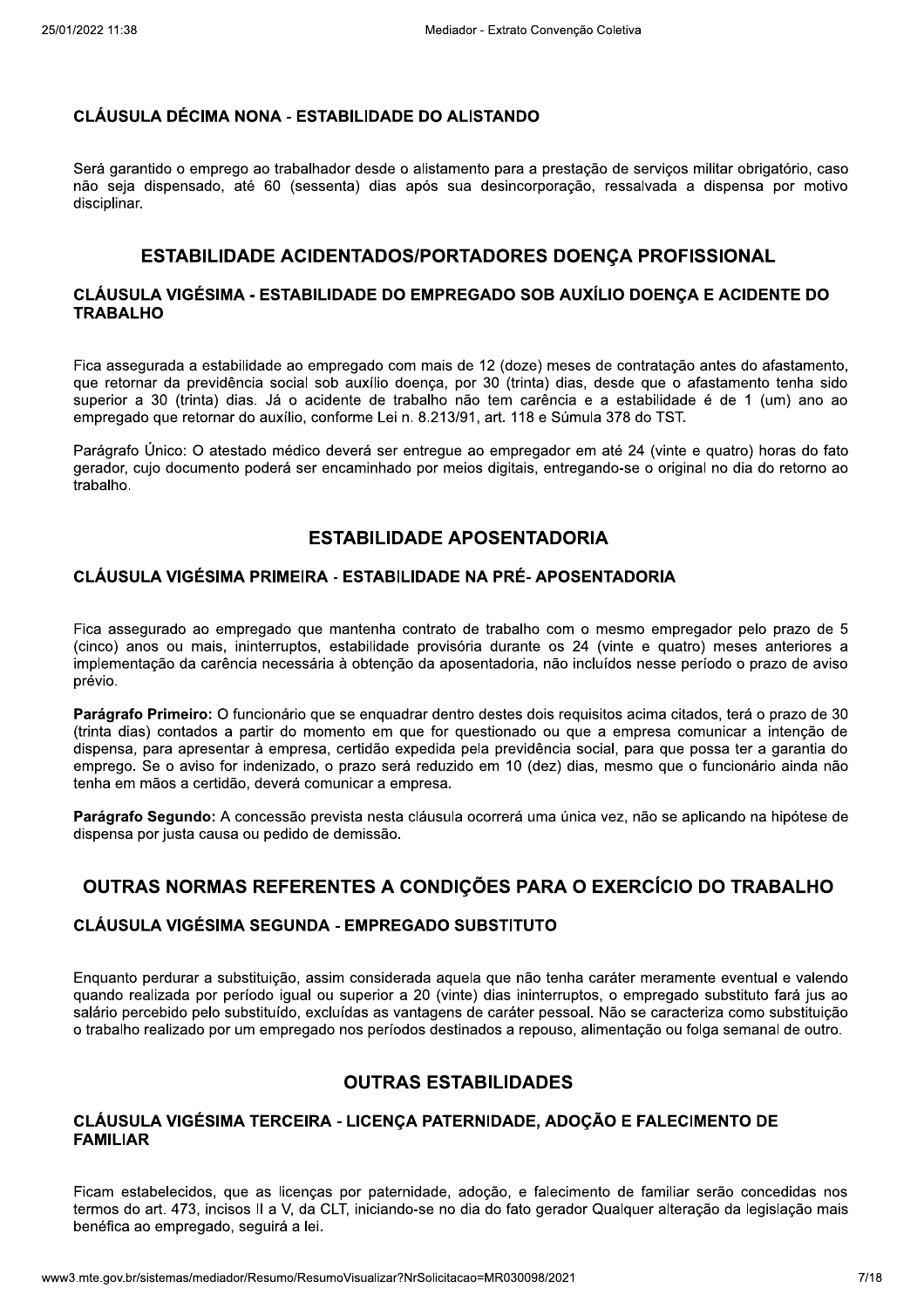#### CLÁUSULA VIGÉSIMA QUARTA - ESTABILIDADE NO RETORNO DE FÉRIAS

Fica assegurada, a todos os empregados com mais de 24 (vinte e guatro) meses de contratação, estabilidade provisória no emprego, após o retorno de suas férias ou do recebimento do abono pecuniário (no caso de férias vendidas), por prazo igual ao período usufruído e abonado. Todavia, se for de interesse do empregado, desde que se manifeste expressamente no sindicato laboral, pode-se dispensar a referida estabilidade.

Parágrafo Único: É inválida a comunicação do aviso prévio na fluência de garantia de emprego e de férias. (IN STR nº 15, artigo 19).

## JORNADA DE TRABALHO – DURAÇÃO, DISTRIBUIÇÃO, CONTROLE, FALTAS **DURAÇÃO E HORÁRIO**

### **CLÁUSULA VIGÉSIMA QUINTA - HORAS EXTRAORDINÁRIAS**

A jornada normal de trabalho dos profissionais da categoria será de 44 (quarenta e quatro) horas semanais.

Parágrafo Primeiro: O trabalho excedente à carga horária estabelecida na presente convenção será pago com acréscimo de 60% (sessenta por cento) quando em dias normais e com acréscimo de 100% em folgas e feriados oficiais, independentemente da remuneração relativa ao repouso.

Parágrafo Segundo: O pagamento a que se refere o parágrafo anterior poderá ser pago em moeda corrente ou na forma de compensação, desde que essa última seja feita da seguinte forma:

Dias normais - exemplo: a cada 1h de trabalho equivale às 1h e36m de descanso.

Não devendo a compensação ser inferior a um dia de folga.

Folgas ou feriados oficiais - exemplo: a cada 1 hora de trabalho, equivalem 2 horas consecutivas de descanso.

Parágrafo terceiro: O empregador que optar pelo pagamento em moeda corrente deverá efetuá-lo até o quinto dia útil do mês subsequente. Aquele que optar pela forma de compensação de horas terá o prazo de 30 dias sequintes ao fato gerador, não podendo a referida compensação ser inferior a um dia.

## **INTERVALOS PARA DESCANSO**

#### **CLÁUSULA VIGÉSIMA SEXTA - INTERVALO PARA LANCHE**

Os intervalos para lanches serão computados como tempo de serviço na jornada de trabalho não devendo ultrapassar 15(quinze) minutos. (Respeitando o § 1º do Artigo 71 da CLT).

## **CONTROLE DA JORNADA**

#### CLÁUSULA VIGÉSIMA SÉTIMA - CONTROLE DO HORÁRIO DE TRABALHO

Para controle do horário do trabalho, deve-se seguir o disposto no art. 74, da CLT.

Parágrafo primeiro: Faculta-se a adoção do intervalo de 30 minutos para iornadas superiores a 6 (seis) horas. Para os contratos em vigor, as alterações do contrato de trabalho deverão ser homologadas no sindicato laboral.(29/05)\*

Paragrafo segundo: ADEQUAÇÃO DA JORNADA DE TRABALHO: É permitido que os empregadores escolham os dias da semana (de segunda-feira a domingo) em que ocorrerão reduções da jornada de trabalho de seus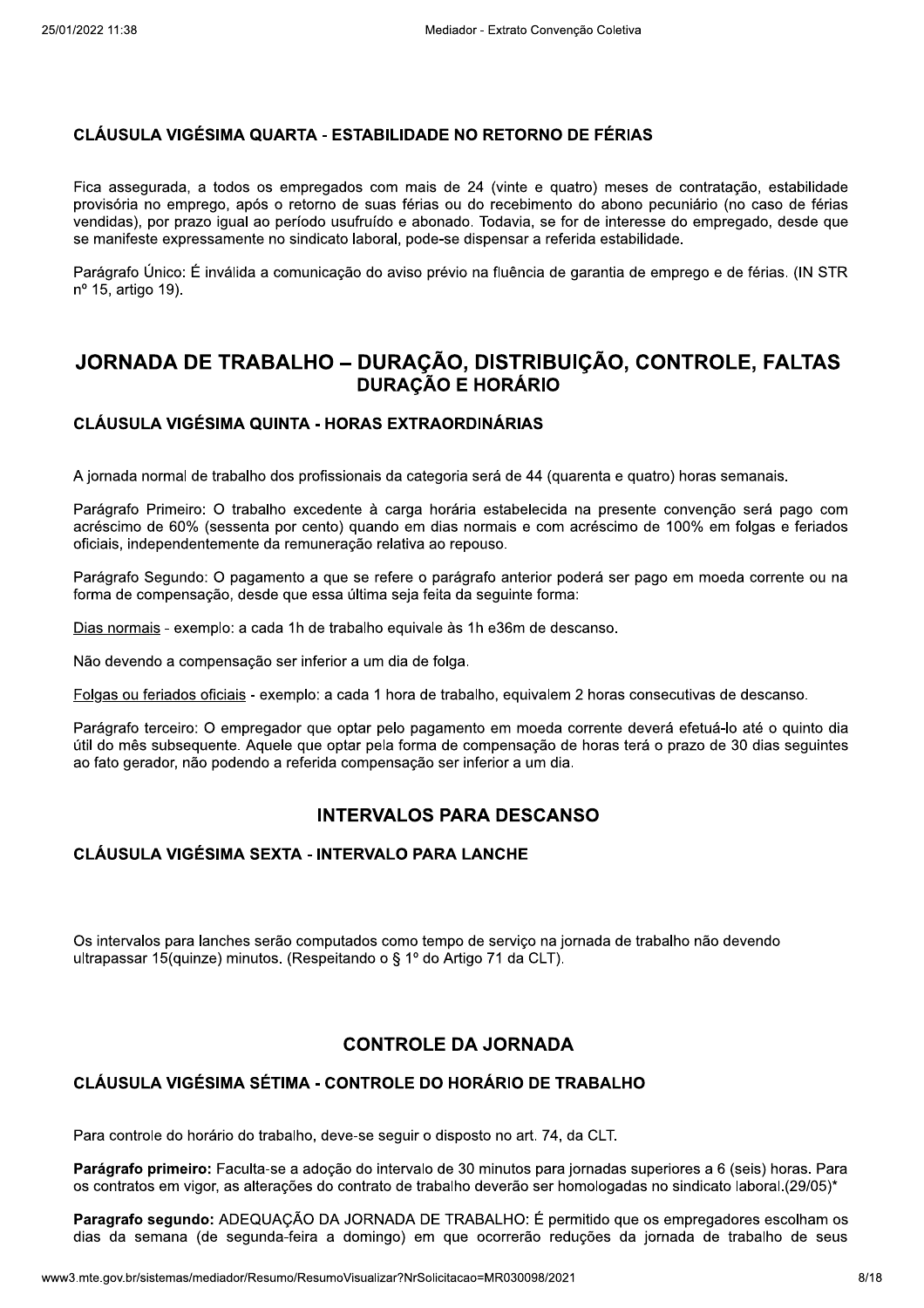empregados para adeguá-la às 44 (quarenta e quatro) horas semanais, desde que respeitadas as condições a seauir:

 $a)$ A jornada deve ser fixa e previamente determinada na contratação e qualquer alteração deve respeitar o determinado em lei:

Uma folga integral semanal, na forma da lei; b)

 $\mathbf{C}$ Se ocorrer trabalho integral aos sábados, que não sejam objeto de compensação, deverá ser previsto uma folga semanal de 4 (quatro) horas.

## **FALTAS**

#### CLÁUSULA VIGÉSIMA OITAVA - ABONO DE FALTA AO TRABALHADOR POR DOENÇA/CONSULTA/EXAMES COMPLEMENTARES

Serão abonadas as faltas nas seguintes hipóteses:

a) A falta do empregado de até meio período no caso de consultas médicas comprovadas através de atestados médicos ou declarações de comparecimentos fornecidas por hospitais, pronto atendimentos e postos de saúde, desde que tenha assinatura de um responsável, data e horário dos atendimentos.

b) No caso dos exames complementares, o período de abono será conforme a prescrição médica que deverão ser comprovadas através de atestados médicos ou declarações de comparecimentos fornecidas por hospitais, pronto atendimentos e postos de saúde, desde que tenha assinatura de um responsável, data e horário dos atendimentos.

c) No dia em que o funcionário for agendar a sua consulta médica, o mesmo deverá entregar cópia do agendamento e/ou declaração de comparecimento para o abono das horas necessárias para o agendamento. Devendo observar que serão abonadas apenas as horas necessárias para o agendamento.

d) No caso de declaração de comparecimento o funcionário deve retornar para cumprir o restante da jornada sob pena de aplicação das penalidades legais.

e) O atestado médico deverá ser entregue ao empregador em até 48 horas (guarenta e oito) do fato gerador, cujo documento poderá ser encaminhado por meio digital, entregando-se o original no dia do retorno ao trabalho.

O empregador deverá devolver ao funcionário a cópia do atestado ou declaração com a data e assinatura da pessoa responsável pelo recebimento.

### CLÁUSULA VIGÉSIMA NONA - ABONO DE FALTA AO TRABALHADOR POR DOENCA DE **DEPENDENTE**

Serão abonadas as faltas nas seguintes hipóteses:

a) A falta de meio expediente do empregado no caso de consultas médicas de dependentes menores de 16 (dezesseis) anos ou inválidos, devendo haver a comunicação prévia e a comprovação da consulta em até 48 (quarenta e oito) horas após a falta, e o atestado médico dever estar em nome do dependente, o qual não será computado como auxílio doença.

b) A falta de um dia integral para acompanhamento em internações hospitalares no dia da internação e da alta de menores de 16 (dezesseis) anos ou inválidos, devendo ser comunicado ao seu superior e comprovada através de atestado ou declaração em até 48 (quarenta e oito) horas após a falta, e o atestado médico dever estar em nome do dependente, o qual não será computado como auxílio doença.

c) O atestado médico deverá ser entregue ao empregador em até 48 horas (guarenta e oito) do fato gerador, cujo documento poderá ser encaminhado por meio digital, entregando-se o original no dia do retorno ao trabalho.

Parágrafo Primeiro: Quando mais de um empregado da mesma empresa for responsável legal pelo dependente mencionado no "caput" desta cláusula, somente a um deles se estenderá o benefício.

Parágrafo Segundo: Aos trabalhadores da escala de 12X36, o período abonado será de 6 horas.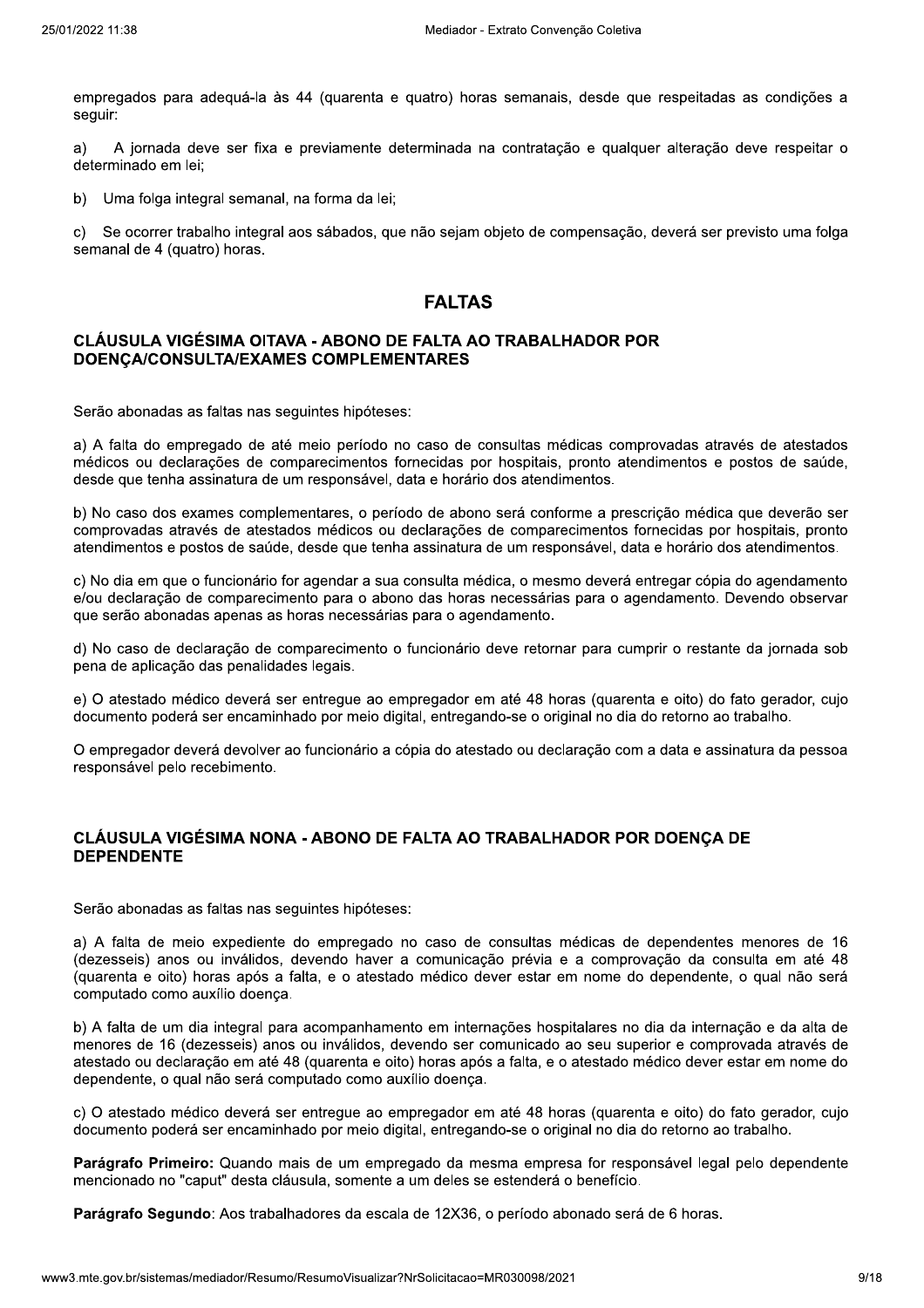#### CLÁUSULA TRIGÉSIMA - ABONO DE FALTA AO EMPREGADO ESTUDANTE OU VESTIBULANDO

Será abonada a falta do empregado estudante ou vestibulando, nos horários de exames regulares ou vestibulares, quando coincidentes com o horário de trabalho, desde que realizados em estabelecimentos oficiais de ensino ou legalmente autorizados, condicionada ao aviso prévio de 72(setenta e duas) horas e comprovação posterior da participação.

## OUTRAS DISPOSIÇÕES SOBRE JORNADA

#### **CLÁUSULA TRIGÉSIMA PRIMEIRA - JORNADA ESPECIAL 12 X 36 HORAS**

Fica facultado aos condomínios e as empresas contratarem profissionais estabelecendo jornada de 12 (doze) horas de trabalho com 36 (trinta e seis) horas de descanso, qualquer que seja a função, devendo ser respeitado o piso mínimo profissional fixado nesta convenção.

Parágrafo Primeiro: Para o efeito da cláusula acima fixa-se em 180 (cento e oitenta) horas a carga horária mensal, já abrangidos nesta modalidade os pagamentos devidos pelo descanso semanal remunerado. Nos meses em que houver em função da escala 12X36, 16 dias de trabalho, às 12 horas excedentes ao limite de 180 horas, não serão objeto de remuneração suplementar.

Paragrafo Segundo: Em relação aos pagamentos devidos serão observadas as seguintes rubricas/verbas:

#### a)  $12 \times 36$  Diurnos

a.1) Salário base

a.2) Indenização de uma hora com acréscimo de 60%, a título de intervalo intraiornada por dia de trabalho, devido apenas nos dias em que houver supressão do referido intervalo (Art 71 § 4º da CLT);

a.3) Quando houver trabalhado em dias de feriados oficiais (nacional ou municipal), excluídos os pontos facultativos, paga-se acréscimo de 100% das horas trabalhadas

#### b)  $12 \times 36$  Noturnos

b.1) Salário Base

b.2) Adicional noturno de 30% das horas trabalhadas entre as 22 horas de um dia e as 5 horas do dia seguinte;

b.3) Uma hora noturna reduzida por dia trabalhado com acréscimo de 30%;

b.4) Indenização de uma hora com acréscimo de 60%, a título de intervalo intrajornada por dia de trabalho, devido apenas nos dias em que houver supressão do referido intervalo (Art. 71 § 4º da CLT);

b.5) Quando houver trabalhado em dias de feriados oficiais (nacional ou municipal), excluídos os pontos facultativos, paga-se acréscimo de 100% das horas trabalhadas proporcionais ao dia calendário do referido feriado (considerado o início do feriado a 0:00 hora);

Parágrafo Terceiro: Com essa jornada de trabalho, fica terminantemente proibido o empregado prestar horas extras acima da décima segunda hora diária.

Paragrafo Quarto: Quando o intervalo refeição for concedido, este deverá ser realizado dentro da jornada de trabalho de 12 (doze) horas. O intervalo não servirá de redução para o artigo 73 da CLT (redução da hora noturna). No caso dos empregadores que disponham de refeitório e condições apropriadas, os funcionários preferencialmente deverão gozar o intervalo intrajornada estabelecido em lei, não fazendo nestes casos jus ao recebimento do adicional previsto a título de indenização.

Parágrafo Quinto: Quando o empregador indenizar o intervalo intrajornada na forma da Lei, poderá conceder dois períodos de pausa do posto de trabalho para os empregados, de no máximo 15 minutos cada, não podendo estas ser acumuladas em um único período, e nem consideradas para redução da jornada de trabalho. Nos referidos períodos de pausa, fica vedado ao empregado abandonar as dependências do empregador.

Parágrafo Sexto: O empregado que faltar na sua jornada de trabalho perderá a remuneração relativa ao período da falta e mais 6 (seis) horas semanais, independente do número de faltas na semana. O desconto de faltas sobre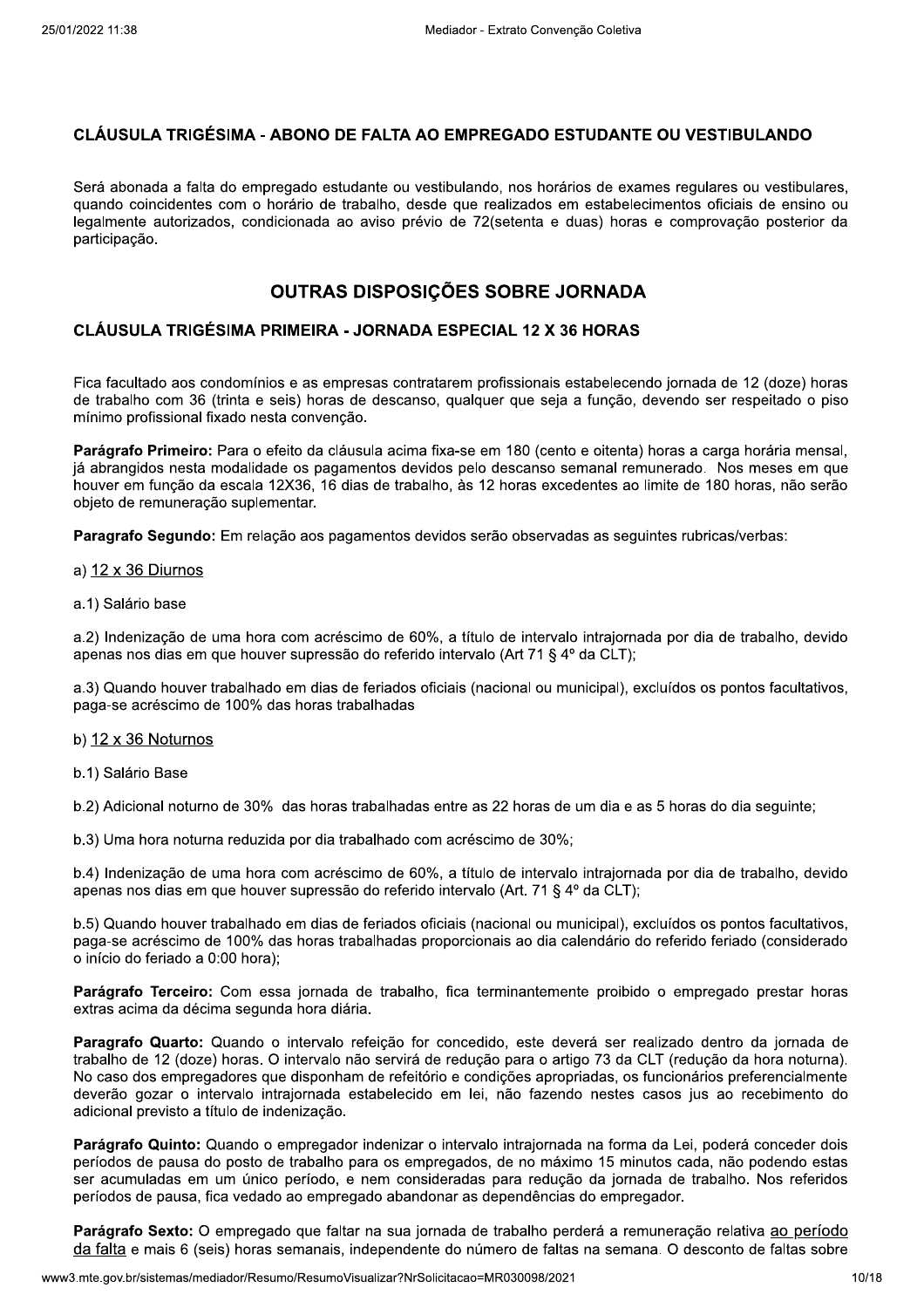os dias de férias dar-se-á na proporção do art. 130, da CLT, ou seja, a cada 12 horas será contado como 1 dia de falta.

Parágrafo Sétimo: A escala 12X36, quando executada em parte no período noturno e em parte no período diurno, não ensejará o pagamento de adicional noturno sobre as horas diurnas, por se tratar de jornada mista e não de prorrogação de jornada.

Parágrafo Oitavo: A mudança de jornada de trabalho da escala 12X36 para a de 44 horas semanais, ajustadas em comum acordo entre empregado/empregador, não ensejará a obrigatoriedade de qualquer aumento salarial, porém deverá ser homologado a alteração de contrato de trabalho na entidade sindical.

Parágrafo Nono: O início das férias deverá coincidir com o dia de trabalho, independente do dia da semana (sábados, domingos ou feriados), não se aplicando, portanto, a vedação do parágrafo 3º do artigo 134 da CLT.

### CLÁUSULA TRIGÉSIMA SEGUNDA - TRABALHO INTERMITENTE

Nos termos dos artigos 443, 452-A e 611-A da CLT, as categorias representadas poderão celebrar contratados de trabalho intermitentes.

Parágrafo Primeiro: Serão válidos para fins de convocação ao trabalho quaisquer meios de comunicação que garantam a comprovação do recebimento da chamada pelo empregado como por materiais impressos e meios eletrônicos (whattsapp, e-mail etc).

Parágrafo Segundo: Do contrato de trabalho firmado farão constar as vantagens e benefícios acordados, como auxilio alimentação ou vale transporte, sempre determinados na razão de um para cada dia de trabalho, independente da quantidade de horas trabalhadas no dia. Seguro de vida prevista nesta CCT deverá ser contrato para funcionário intermitente, devendo ser mantido mensalmente independente do número de chamadas, até a extinção do contrato.

Parágrafo Terceiro: A determinação do pagamento de insalubridade ou periculosidade estará condicionada aos laudos técnicos de segurança e saúde do trabalho, inclusive sua neutralização quando em uso do EPIs.

Parágrafo Quarto: Os pagamentos feitos ao final das chamadas poderão ser realizados com os demais contratados, seja de caráter intermitente ou não, de forma semanal, quinzenal ou mensal, conforme o contrato de trabalho estipular, admitidos os adiantamentos quando da opção pelo pagamento mensal, em que os mesmos serão devidamente compensados.

Parágrafo Quinto: Caso o empregado em relação a um empregador no período de um mês, receber remuneração inferior ao salário mínimo de contribuição para a previdência social (RGPS), caberá ao empregado o recolhimento complementar para garantia da qualidade de segurado e cumprimento das carências exigidas.

Parágrafo Sexto: Da remuneração estipulada em contrato de trabalho, as partes farão constar nos termos do contrato ou anexo a este, determinação dos valores a serem pagos ao trabalhador, proporcionais ao valor hora pactuado, conforme modelo exemplificado abaixo:

| <b>NERBA</b>   | <b>% DO VALOR HORA</b> |  |
|----------------|------------------------|--|
| <b>FÉRIAS</b>  | $ 8,33\%$              |  |
| 1/3 DAS FÉRIAS | 2.78%                  |  |
| 13° SALARIO    | $ 8,33\%$              |  |
| <b>DSR</b>     | $ 16,68\%$             |  |

## **CLÁUSULA TRIGÉSIMA TERCEIRA - LANCHE GRATUITO**

O empregador fornecerá gratuitamente lanche ao empregado, quando do trabalho extraordinário, por período superior a 2 (duas) horas diárias, em local com condições de higiene.

# **FÉRIAS E LICENÇAS** DURAÇÃO E CONCESSÃO DE FÉRIAS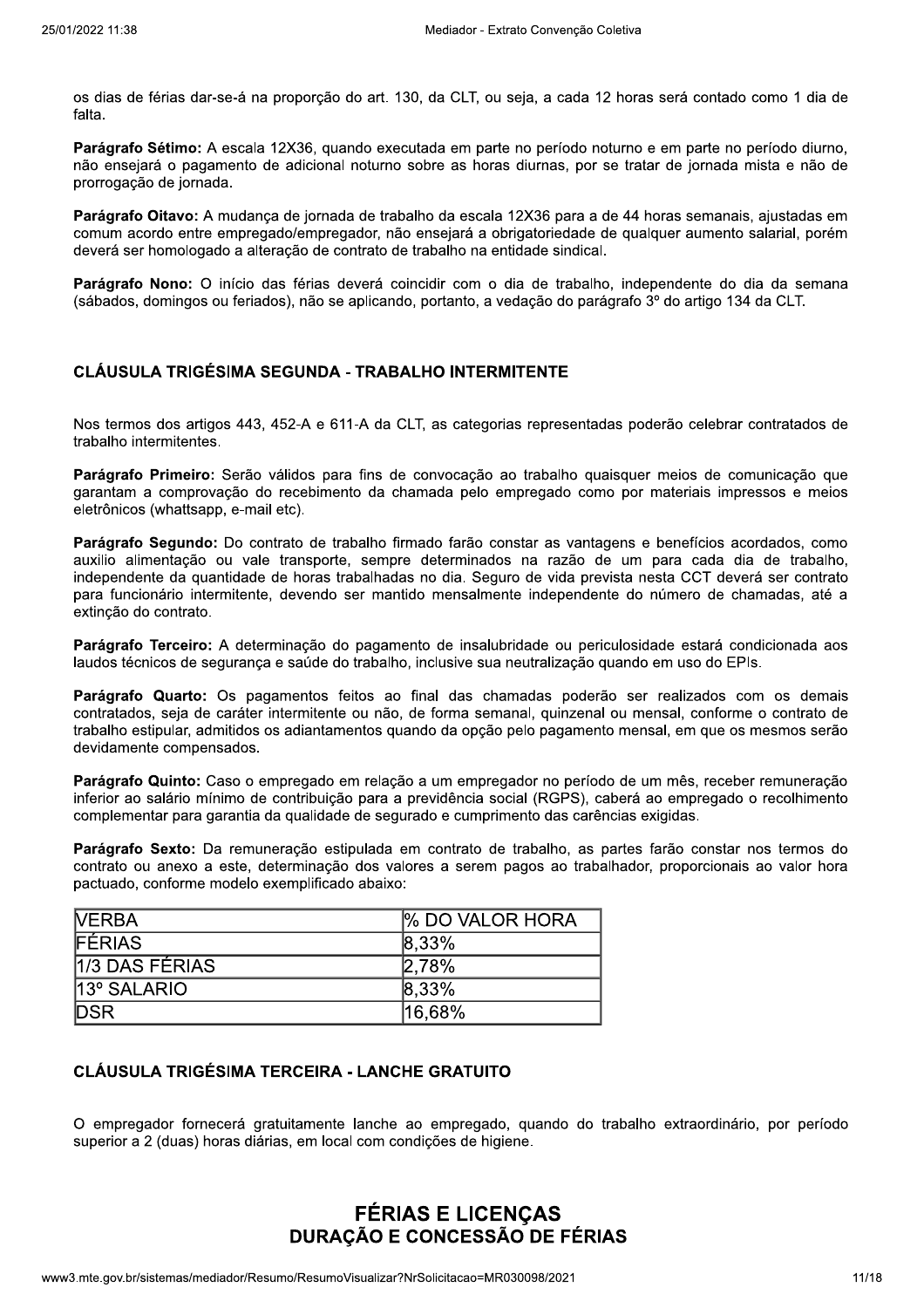### **CLÁUSULA TRIGÉSIMA QUARTA - FÉRIAS**

Após cada período de 12(doze) meses de vigência do contrato de trabalho, o empregado terá direito a férias, nos termos dos artigos 130 a 138 da CLT.

## **OUTRAS DISPOSIÇÕES SOBRE FÉRIAS E LICENÇAS**

### **CLÁUSULA TRIGÉSIMA QUINTA - INÍCIO DO PERÍODO DE FÉRIAS**

O inicio das férias coletivas ou individuais não poderá coincidir com dias de compensação de repouso semanal.

Parágrafo Primeiro: Quando marido, côniuge ou companheiro (a), trabalharem na mesma empresa ou condomínio, deverá o empregador conceder férias a ambos de forma conjunta, respeitando o direito aguisitivo e necessidade do servico.

Parágrafo Segundo: Mediante concordância entre empregado e empregador, as férias poderão ser usufruídas em até três períodos, sendo que um deles não poderá ser inferior a quatorze dias corridos e os demais não poderão ser inferiores a cinco dias corridos cada um.

Parágrafo Terceiro: no caso de férias fracionadas, o pagamento se dará de forma fracionada, em até dois dias antes de cada período a ser gozado pelo empregado.

## **CLÁUSULA TRIGÉSIMA SEXTA - FÉRIAS PROPORCIONAIS**

O empregado que rescindir espontaneamente o seu contrato de trabalho, terá direito ao recebimento de férias proporcionais, à razão de 1/12 (um doze avos), da respectiva remuneração mensal, por mês completo ou por fração iqual ou superior a 15 (quinze) dias. (Súmula 261 do TST).

## SAÚDE E SEGURANCA DO TRABALHADOR **EQUIPAMENTOS DE SEGURANCA**

#### **CLÁUSULA TRIGÉSIMA SÉTIMA - SERVIÇOS PERIGOSOS**

Os servicos perigosos de qualquer natureza, determinados por laudos de segurança, somente poderão ser realizados por empregado capacitado e/ou empresas especializadas e com plenas condições de segurança e equipamentos de proteção individual.

## EQUIPAMENTOS DE PROTEÇÃO INDIVIDUAL

#### CLÁUSULA TRIGÉSIMA OITAVA - EQUIPAMENTOS DE PROTECÃO

O empregador fornecerá aos empregados mediante recibo, equipamentos de proteção individual, atendendo normas do MTE e selo do INMETRO, sem nenhum ônus para os mesmos, nas quantidades exigidas pela atividade, nos termos da legislação em vigor.

Parágrafo Único: Os equipamentos deverão ser obrigatoriamente utilizados pelos empregados, nas atividades insalubres e/ou perigosas, sob pena de, constatado o não atendimento a esta cláusula, demissão por justa causa

## **UNIFORME**

#### **CLÁUSULA TRIGÉSIMA NONA - UNIFORME**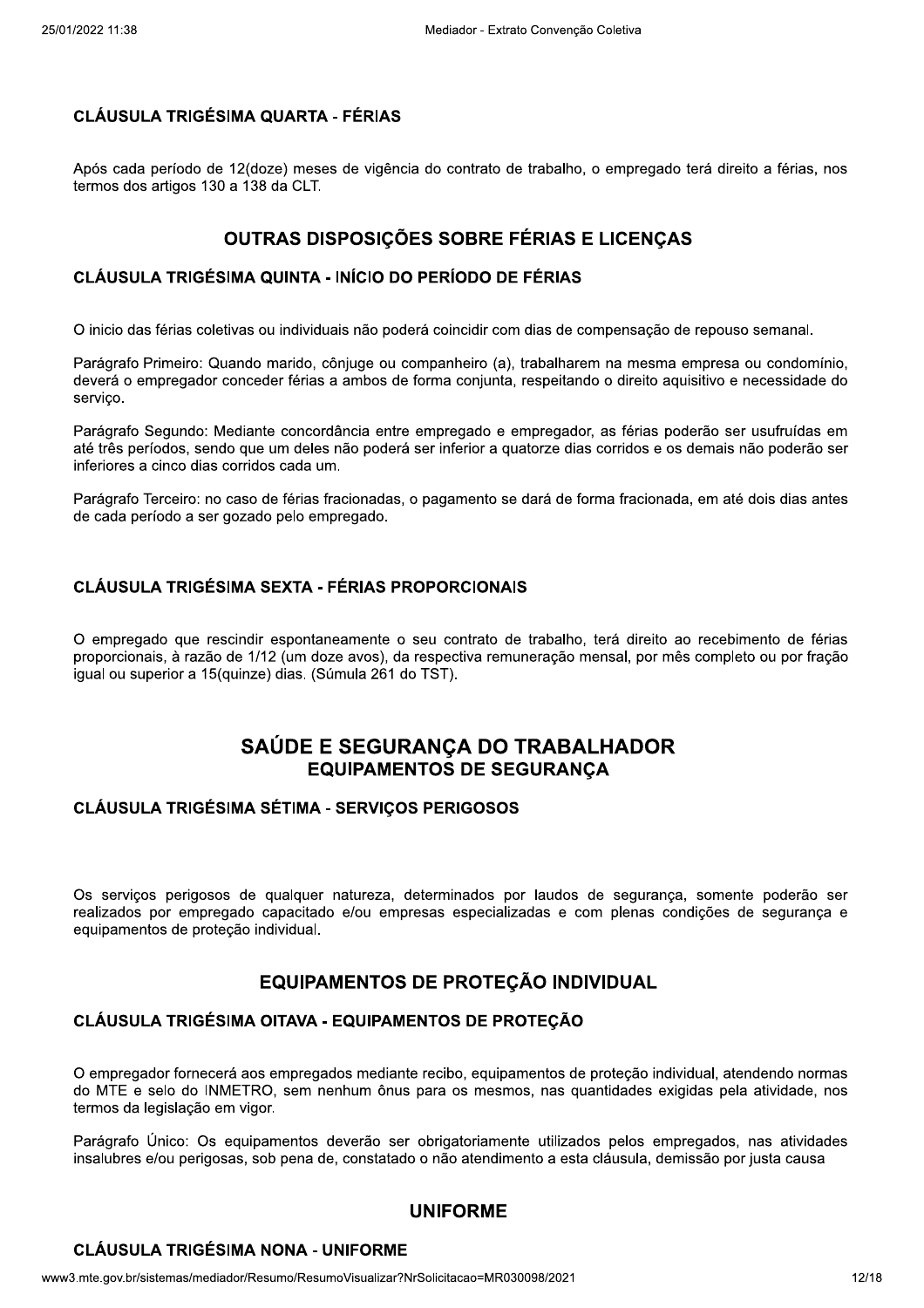O empregador que exigir o uso do uniforme deverá regulamentar a exigência, definindo quantidades a serem entregues ao empregado, modalidade de uso, responsabilidade pela conservação e devolução em caso de rescisão de contrato de trabalho.

Parágrafo Único: Para formalidade dessa cláusula, o empregador deverá firmar recibo com o empregado no ato da entrega dos uniformes, sob pena de nulidade de qualquer outra alegação.

## **ACEITAÇÃO DE ATESTADOS MÉDICOS**

#### CLÁUSULA QUADRAGÉSIMA - ATESTADOS MÉDICOS E ODONTOLÓGICOS DOS SINDICATOS

Os atestados médicos e odontológicos dos profissionais habilitados que prestam serviços ao sindicato, terão validade como ao de qualquer outro profissional, devendo ser aceitos pela empresa.

## **RELAÇÕES SINDICAIS** LIBERAÇÃO DE EMPREGADOS PARA ATIVIDADES SINDICAIS

#### CLÁUSULA QUADRAGÉSIMA PRIMEIRA - LIBERAÇÃO DE DIRIGENTE SINDICAL

O dirigente sindical será liberado pelo empregador para comparecer a assembleias da categoria, congressos ou reuniões sindicais, pelo período máximo de 10 (dez) dias durante o ano, sem prejuízo de sua remuneração, ficando obrigado ao aviso prévio de 72 (setenta e duas) horas do afastamento e comprovação posterior do cumprimento do compromisso.

## ACESSO A INFORMAÇÕES DA EMPRESA

#### CLÁUSULA QUADRAGÉSIMA SEGUNDA - APRESENTAÇÃO DE DOCUMENTOS

As entidades sindicais poderão exigir dos empregadores, a qualquer tempo, relação de empregados, com as respectivas remunerações, comprovação do LTCAT, PPRA, PCMSO, ou qualquer outro documento relacionado aos empregados. O empregador terá o prazo de 15 (quinze) dias para atender a solicitação, sob pena de multa prevista nesta convenção. Os dados financeiros relacionados à remuneração somente serão fornecidos mediante a anuência expressa do empregado.

## **CONTRIBUIÇÕES SINDICAIS**

### CLÁUSULA QUADRAGÉSIMA TERCEIRA - TAXA NEGOCIAL PATRONAL E PROFISSIONAL

Os Sindicatos convenientes ajustam contribuição negocial aos empregados e empregadores alcançados por esta convenção coletiva, instituída na forma do art. 513 "e", da Consolidação das Leis do Trabalho, com respaldo ao disposto no art. 611-B, XXVI, do mesmo diploma legal.

## DIREITO DE OPOSIÇÃO AO DESCONTO DE CONTRIBUIÇÕES SINDICAIS

## CLÁUSULA QUADRAGÉSIMA QUARTA - CONTRIBUIÇÃO NEGOCIAL ASSISTENCIAL

Conforme deliberação pela Assembleia Geral Extraordinária da FETRATUH, em 14/4/2021, os representados da categoria profissional terão descontados de suas remunerações, nos meses de maio e setembro de 2021 e janeiro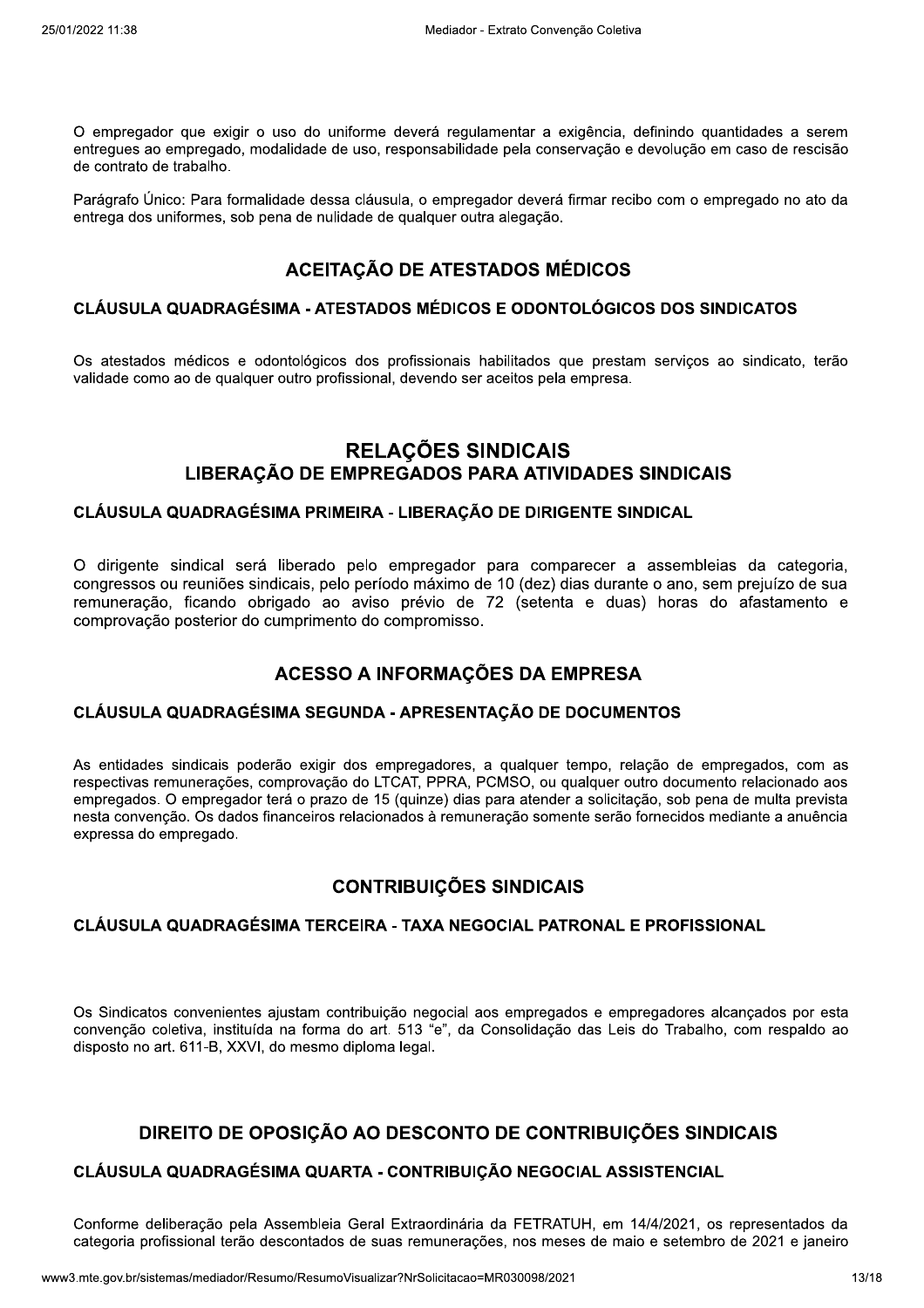de 2022, a título de contribuição negocial, 4% (quatro por cento), valores estes que os empregadores repassarão ao FETRATUH, através de boleto bancário emitido pelo mesmo, até o décimo dia do mês subsequente ao do desconto.

Parágrafo Primeiro: O recolhimento da contribuição negocial assistencial efetuado fora do prazo mencionado no "caput" acima será acrescido da multa de 0.3333% ao dia, limitada a 10% (dez por cento), além de juros de mora de 1% (um por cento) ao mês.

Parágrafo Segundo: Quando não mais autorizar o desconto da contribuição negocial, o empregado não sindicalizado tem o direito de oposição, desde que o faça de próprio punho e pessoalmente perante o sindicato laboral, munido documento de identificação RG ou CPF, no mês referente ao desconto.

Parágrafo Terceiro: A FETRATUH responsabiliza-se, na forma do artigo 2º da Ordem de Servico nº, 01/2010 do Ministério do Trabalho e Emprego, e assume inteira responsabilidade por qualquer controvérsia/litígio decorrente dos referidos descontos, uma vez que o empregador figura como mero repassador.

# OUTRAS DISPOSIÇÕES SOBRE REPRESENTAÇÃO E ORGANIZAÇÃO

### CLÁUSULA QUADRAGÉSIMA QUINTA - CONTRIBUIÇÃO PATRONAL

Os empregadores não associados recolherão ao Secovi/SC a quantia de R\$ 45,00 (quarenta e cinco reais) por funcionário e R\$ 30,00 (trinta reais) quando não houver funcionário registrado, referente à negociação da Convenção Coletiva de Trabalho, correspondente aos meses de maio, agosto e novembro de 2021, com vencimento até o décimo dia dos meses subsequentes. Os empregadores associados recolherão a importância de R\$ 35,00 (trinta e cinco reais) por empregado registrado ou R\$ 24,00 (vinte e quatro reais) se não houver funcionário registrado.

Parágrafo Único: O recolhimento será através de guias próprias, conforme a decisão da Assembleia Geral Extraordinária de 29/3/2021, consoante disposto no artigo 513, "e", da CLT, em consonância com o posicionamento adotado pelo STF, no julgamento do Recurso Extraordinário n. 189.960-3.

# **DISPOSIÇÕES GERAIS OUTRAS DISPOSICÕES**

### **CLÁUSULA QUADRAGÉSIMA SEXTA - PENALIDADES**

O não cumprimento de quaisquer das cláusulas constantes da presente convenção implicará na multa de 20% (vinte por cento) sobre o maior piso da categoria, cujo valor reverterá à entidade prejudicada, desde que assegurado o contraditório e a ampla defesa, em processo administrativo com a participação de ambos sindicatos.

## **CLÁUSULA QUADRAGÉSIMA SÉTIMA - CURSOS E REUNIÕES**

Reuniões de trabalho das empresas e cursos de curto prazo de duração, quando de comparecimento obrigatório, deverá ser realizadas durante a jornada normal de trabalho, ou, se fora dela, mediante o pagamento do período da sua duração na modalidade de horário extraordinário.

Parágrafo Primeiro: Em se tratando de curso de interesse coletivo da categoria profissional ou econômica, o empregador arcará com os custos do mesmo, não podendo o empregado se recusar a realizá-lo e se obrigando a apresentar certificado de participação e freguência integral, sob pena de devolução de custos arcados pelo empregador.

Parágrafo Segundo: Entende-se por cursos de curto prazo de duração os de qualificação e atualização na área exercida, onde a carga horária máxima não ultrapasse 50 (cinquenta) horas/aula.

Parágrafo Terceiro: Fica estabelecido que os empregadores deverão determinar aos empregados, por escrito e com protocolo, a comunicação do referido curso ou reunião, não podendo os empregados se oporem, sob pena das sanções previstas em lei.

Parágrafo Quarto: O sindicato patronal e o sindicato profissional deverão instituir cursos de qualificação profissional para os empregados da categoria, com a finalidade de qualificar o profissional e que os empregadores deverão dar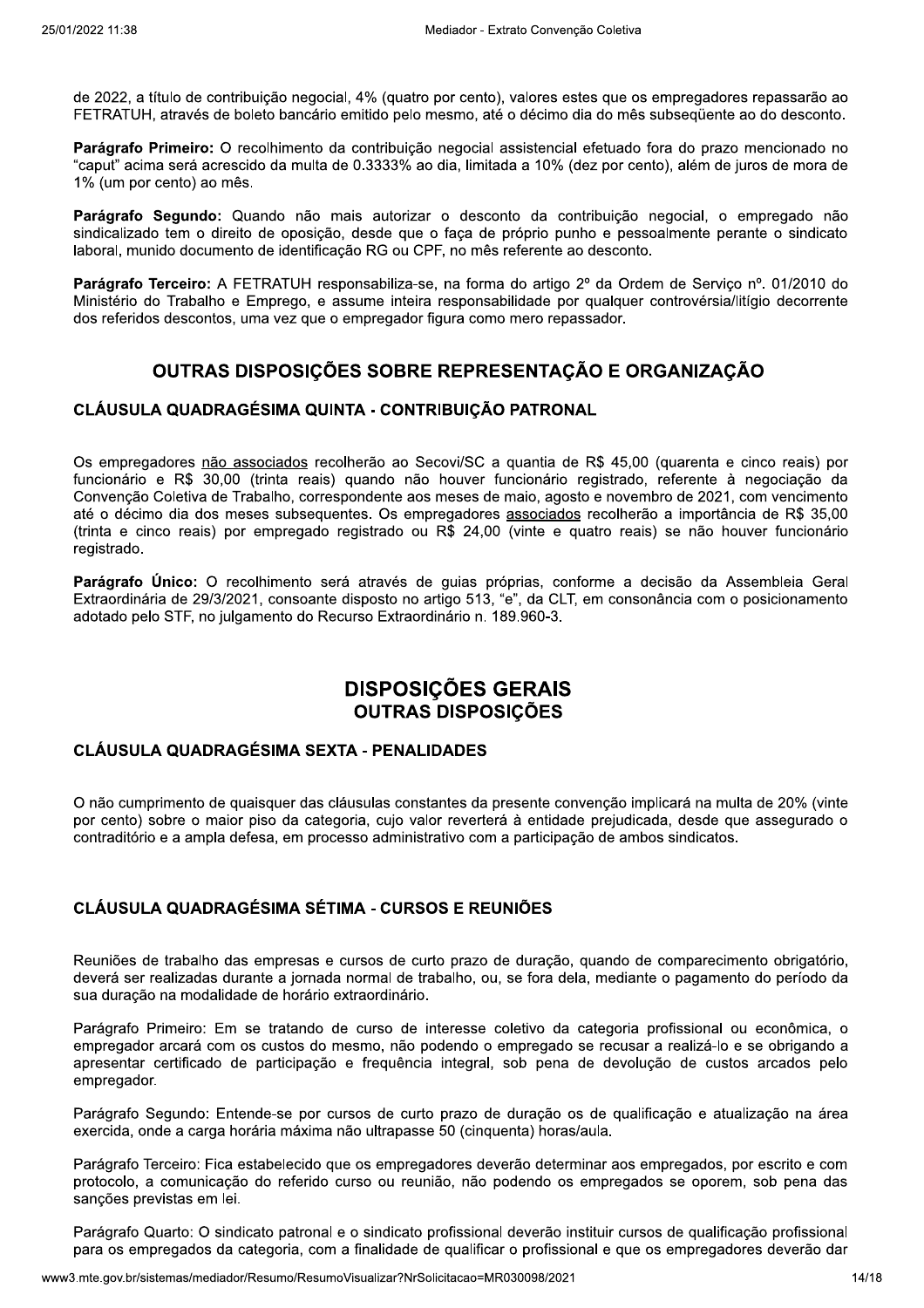preferência de emprego a esses empregados qualificados.

Parágrafo Quinto: O empregado que realizar curso com aproveitamento de 100% (cem por cento) de freguência. dentro da sua área profissional, recebendo certificado da conclusão, terá direito a uma bonificação de 5% (cinco por cento) de seu salário base, no mês da conclusão.

### **CLÁUSULA QUADRAGÉSIMA OITAVA - QUADROS DE AVISOS**

As empresas e condomínios fixarão em locais de trabalho ou em plataformas digitais, quadro de avisos, com horários e escalas de servicos. ART dos Elevadores, apólices de seguros vigentes, editais e notícias de interesse dos empregadores, empregados e das entidades sindicais, patronal e laboral, vedados os de conteúdo políticopartidário ou ofensivo.

#### **HENRIQUE BUBLITZ PRESIDENTE** FEDERACAO DOS TRAB. EM TURISMO, HOSPITALIDADE E DE HOTEIS, REST., BARES E SIMIL. NO ESTADO DE **SANTA CATARINA**

#### **SERGIO LUIZ DOS SANTOS PRESIDENTE** SIND DAS EMP DE COMP VENDA LOC E ADM DE IMOVEIS E DOS COND RESID E COM DE SC

# **ANEXOS** ANEXO I - ESTATUTO NORMATIVO DOS EMPREGADOS EM CONDOMÍNIO.

Para efeito de especificações das obrigações e direitos, os empregados de edifícios dividem-se em diversas funções abaixo relacionadas:

**ZELADOR** - É o empregado que tem contato direto com a administração do prédio, com o síndico ou seus representantes legais, auxiliando nos recebimentos e pagamentos a serem efetuados pelos mesmos, acatando e cumprindo as determinações destes. O mesmo deverá realizar também os serviços de limpeza e conservação das áreas comuns, vigiando o cumprimento do Regulamento Interno, para assegurar o asseio, ordem e seguranca do prédio e bem estar de seus ocupantes.

Transmitir as ordens emanadas dos seus superiores hierárquicos e fiscalizar seu cumprimento; dirigindo e fiscalizando os serviços dos empregados que lhe são subordinados exigindo-lhes higiene, disciplina, apresentação, pontualidade nos horários e assiduidade no trabalho.

Auxiliar com cuidado e critério a escolha dos empregados que serão admitidos para as diversas funções;

Comunicar a administração do prédio qualquer irregularidade ocorrida no edifício;

Ser dedicado ao edifício como se fosse sua propriedade; inspecionando corredores, pátios áreas e instalações do prédio, verificando as necessidades de limpeza, reparos, condições de funcionamento de elevadores, parte elétrica, hidráulica e outros aparelhos, para sugestão à administração, dos serviços necessários.

Orientar seus auxiliares quanto à aparência pessoal e conduta;

Dar cumprimento as normas estabelecidas no regimento interno, fazendo com que os ocupantes do edifício as obedeçam;

Receber e encaminhar imediatamente aos destinatários as correspondências postais, encomendas recebidas, bem como circulares, balancetes e quaisquer outros documentos emitidos pelo Condomínio, colhendo a assinatura de recebimento, quando for o caso.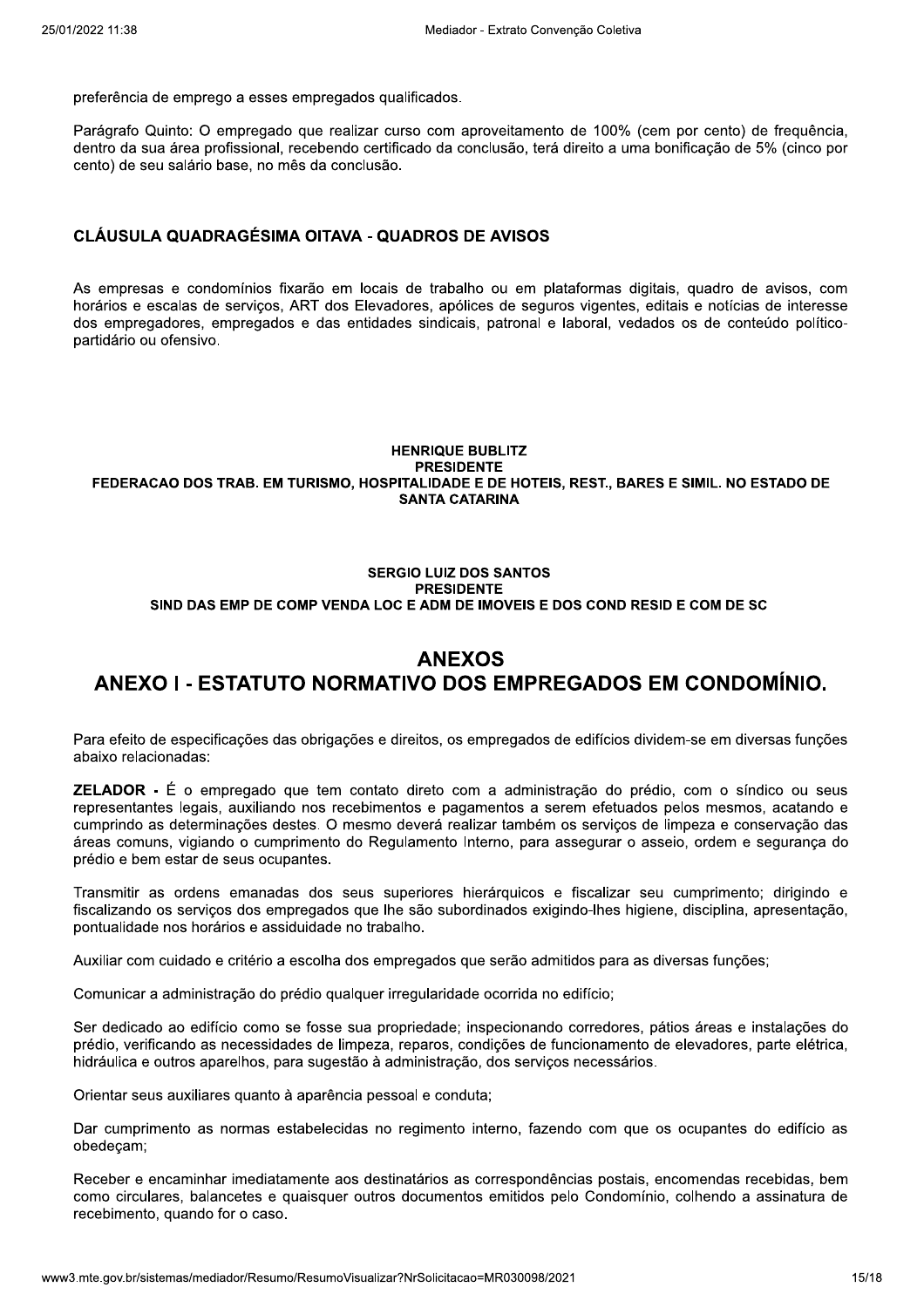Acompanhar e fiscalizar os servicos de reparos e manutenção das partes comuns do prédio: providenciando a troca de lâmpadas e fusíveis, efetuando pequenos reparos e requisitando pessoas habilitadas para reparos de bombas, caixa d'áqua, caixas de gordura, esgotamento da caixa de áqua servida, desentupimento de prumadas, extintores e manqueiras de incêndio, elevadores, portões, interfones e outros, para assegurar as condições e funcionamento e segurança das instalações das áreas comuns do prédio, devidamente autorizado pelo Síndico e evitando gastos desnecessários.

Encarregar-se da recepção, conferência, controle e distribuição de material de consumo e limpeza, tomando como base os servicos a serem executados, para evitar a descontinuidade do processo de higienização e de manutenção do Edifício e de suas instalações, bem como desperdícios.

Não prestar servicos particulares para qualquer condômino, salvo em caso de emergência, nem ficar parado exercendo a função de porteiro, e sim estar sempre circulando as dependências comuns do Edifício.

Abster-se de quardar chaves de unidades de condôminos e locatários, salvo com ordem expressa do Síndico.

Acompanhar as mudanças que chegarem ou saírem do prédio de modo a preservar as instalações do mesmo;

Manter sob sua quarda as chaves de entrada, depósitos e áreas comuns, bem como as fichas de relação de ocupantes do edifício não permitindo sob qualquer pretexto a retirada das mesmas, salvo atendendo requisições dos órgãos públicos competentes para tal:

Coibir reuniões nas partes comuns do Edifício, principalmente na portaria, salvo se estiverem devida e previamente autorizadas.

Atender e orientar os moradores e visitantes em assuntos pertinentes ao Condomínio:

Proceder a leitura dos medidores de gás e água (guando for o caso), preenchendo os formulário0s específicos e os encaminhando a quem de direito.

Comunicar ao setor competente qualquer irregularidade que ocorra próximo ao edifício e que possa eventualmente ocasionar prejuízos ou danos ao imóvel ou moradores:

Acatar fiscais das repartições públicas com o devido acatamento encaminhando-os a administração do edifício.

Realizar pequenos reparos de manutenção e conservação.

Desempenhar outras atribuições pertinentes ao cargo.

PORTEIRO: É o empregado que executa os serviços de portaria tais como: receber as correspondências dos moradores do edifício, transmitir e cumprir as ordens recebidas do zelador e/ou superiores hierárquicos, fiscalizar a entrada e saída das pessoas do edifício, receber e dar conhecimento ao zelador de todas as reclamações e ocorrências que se verifiquem no edifício e manter a recepção em ordem.

Deve atentar para o uso dos elevadores, observando e vedando o excesso de lotação ou carga e retenção em andares sem motivos justificáveis, para garantir o cumprimento das disposições internas e legais, bem como sustar o uso dos mesmos quando da constatação de desarranjos ou mau funcionamento.

Manter serviço permanente de portaria e exerce a vigilância contínua do Edifício.

Auxilia no servico de seguranca interna do Edifício, não se ausenta do local de trabalho, para execução de outros serviços, sem conhecimento e autorização do zelador e ou Síndico.

Opera a mesa de interfones e fiscaliza seu uso.

Acende e apaga as luzes das partes comuns do Edifício, observando os horários determinados pelo Síndico.

Se dever usar uniforme, cuidar para a apresentação do mesmo.

Desempenhar outras atribuições pertinentes ao cargo.

ASCENSORISTA: É o empregado que conduz o elevador, zela pelo seu bom funcionamento, transmite ao zelador qualquer defeito quando a parte mecânica bem como qualquer irregularidade que possa alterar a seguranca e o bom funcionamento do mesmo. O horário de trabalho do ascensorista é fixado em 06:00 horas, de acordo com o disposto na lei 3.270/57.

MANOBRISTA: É o empregado que executa os serviços de manobra dos carros nas dependências da garagem.

Deve ter carteira de habilitação para dirigir carros e motos, atualizada.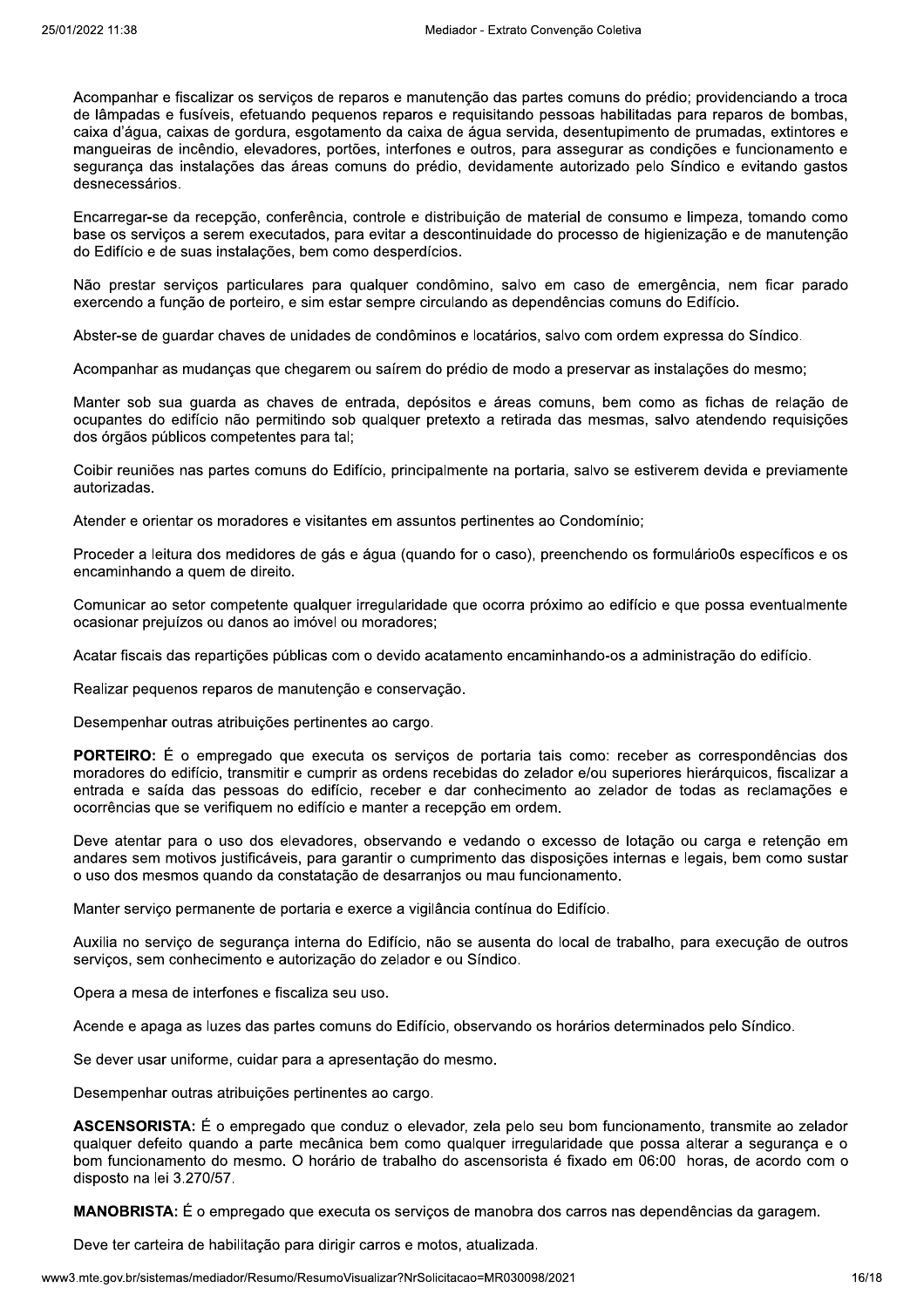É o responsável pelas chaves dos carros que for manobrar só as liberando para as pessoas devidamente autorizadas, pelos respectivos proprietários e posicionado os veículos apenas nos boxes dos mesmos ou no caso de vagas não numeradas, distribuir os veículos de modo a facilitar a movimentação.

Evita sinistro nos veículos, sob pena de responder pelos prejuízos.

Desempenha outras atribuições pertinentes ao cargo.

GARAGISTA: É empregado que controla a entrada e saída dos carros da garagem, faz cadastramento de todos os carros com seus respectivos boxes, sendo responsável pela ordem da garagem. Se autorizados pelo Síndico a posicionar os carros para facilitar a movimentação dos mesmos, deverá ter carteira de habilitação atualizada.

VIGIA: É o empregado que faz o serviço de vigilância do edifício.

FAXINEIRO: É o empregado que executa os servicos de limpeza e conservação das partes comuns do edifício.

Deve ser assíduo e pontual, cumprindo os horários de servico.

Remove o pó de móveis, paredes, tetos, portas, janelas e equipamentos, espanando-os ou limpando-os com vasculhadores, flanelas ou vassouras apropriadas, para conservar-lhes a boa aparência.

Limpa escadas, pisos, passadeiras e tapetes, varrendo-os, lavando-os ou encerando-os e passando aspirador de pó, para retirar poeira e detritos.

Limpa utensílios, como cinzeiros, e objetos de adorno, utilizando pano ou esponja embebidas em água e sabão e outros meios adequados, para manter a boa aparência dos locais.

Arruma banheiros e toaletes, limpando-os com água e sabão, detergentes e desinfetantes e reabastecendo-os de papel sanitário, toalhas e sabonetes, para conservá-los em condições de uso.

Procede a limpeza das áreas comuns do Edifício, varrendo diariamente as garagens corredores e escadarias e etc..

Lava periodicamente calcadas, corredores, paredes, garagens, tapetes dos elevadores, etc.; tira manchas dos corredores e paredes, verificando periodicamente se existem objetos na marquise, tais como lixo, roupas, etc. e desentope os canos de água pluvial.

Limpa vidros, janelas, extintores, caixa de incêndio, portas e cabines dos elevadores.

Auxilia o zelador, quando solicitado.

SERVENTES OU AUXILIARES: São os empregados que ajudam os demais empregados do edifício, substituindoos por ordem de seus superiores hierárquicos nos casos de ausência eventuais, férias, refeições e outros impedimentos.

PESSOAL DA JARDINAGEM: São aqueles que cuidam da conservação e reforma dos jardins e plantas existentes nas áreas de uso comum dos condôminos.

PESSOAL DE ESCRITÓRIO: São os que trabalham mediante as atribuições que lhe são especificas concernentemente a parte burocrática.

FOLGUISTA: O folguista é o empregado que cumpre substituições nas folgas dos demais, mediante ordens superiores, obedecendo neste período as funções dos substituídos por folga.

SERVICOS GERAIS: Executam servicos de manutenção elétrica, mecânica, hidráulica, carpintaria e alvenaria, substituindo, trocando, limpando, reparando e instalando pecas, componentes e equipamentos, Conservam vidros e fachadas, limpam recintos e acessórios e tratam de piscinas. Trabalham seguindo normas de seguranca, higiene, qualidade e proteção ao meio ambiente.

RECEPCIONISTA: É o funcionário que recebe os visitantes encaminhando-os às pessoas ou setores procurados.

Este Estatuto terá validade pelo mesmo tempo de vigência da Convenção Coletiva de Trabalho, nos termos da cláusula primeira, da mesma.

## **ANEXO II - ATA**

#### Anexo (PDF)